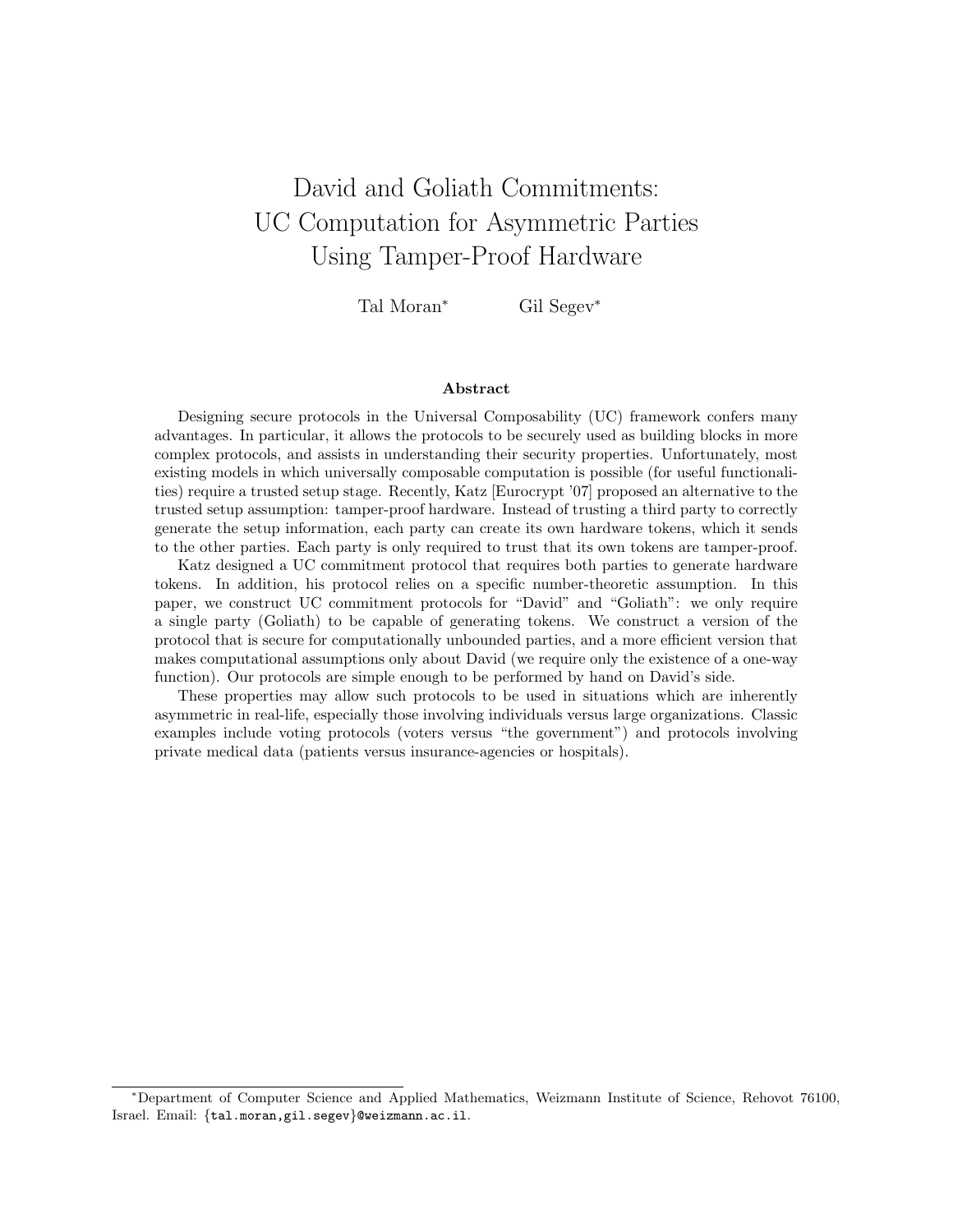## 1 Introduction

Designing secure protocols that run in complex environments, such as those typically found in realworld applications, is a very challenging task. The design must take into account that such protocols may be executed concurrently with multiple other copies of the same protocol (e.g., many voters voting at the same time) or with different protocols (e.g., performing an electronic bank transaction in response to the results of an on-line auction). The Universal Composability (UC) framework was introduced by Canetti [\[5\]](#page-15-0) in order to model the security of cryptographic protocols when executed in such environments. Protocols proven secure within the UC framework are, in particular, secure even under arbitrary composition.

Unfortunately, it turns out that unless a majority of the participating parties are honest (which can never be assumed when there are only two participants), almost no useful functionality can be securely realized in this framework [\[7,](#page-16-0) [8\]](#page-16-1). On the positive side, however, Canetti and Fischlin [\[7\]](#page-16-0) managed to circumvent these impossibility results by assuming a strong form of setup – a common reference string (CRS). This suffices for realizing any (well-formed) functionality in the UC framework while tolerating any number of dishonest parties [\[9\]](#page-16-2).

The main drawback of assuming the availability of a CRS is that this requires trust in the party that constructs the CRS, and there are no security guarantees if the CRS is set in an adversarial manner. This state of affairs motivated the research of alternative setup assumptions that can circumvent the impossibility results, and imply the feasibility of securely realizing natural functionalities in the UC framework. A variety of alternative setup assumptions have already been explored, such as public-key registration services [\[1,](#page-15-1) [6\]](#page-15-2), signature cards [\[19\]](#page-16-3) and a variation of the CRS assumption in which multiple strings are available [\[18\]](#page-16-4).

The above mentioned setup assumptions still require trust in at least some parties in the system. Recently, Katz [\[20\]](#page-16-5) proposed an alternative assumption that eliminates the need for such trusted parties. Katz suggested basing universally composable computations on a physical assumption: the existence of tamper-proof hardware. Under this assumption, an honest party can construct a hardware token  $T_F$  implementing any polynomial-time functionality  $F$ , but an adversary given the token  $T_F$  can do no more than observe the input/output characteristics of this token. Katz showed that such a primitive can be used, together with standard cryptographic assumptions, to realize the ideal multiple commitment functionality in the UC framework while tolerating any number of dishonest parties, and hence to realize general universally composable multi-party computation [\[9\]](#page-16-2).

#### 1.1 Our Contributions

We revisit Katz's proposal of basing universally composable computations on tamper-proof hardware. More specifically, we focus on realizing the ideal commitment functionalities (which suffice for realizing general UC multi-party computation [\[9\]](#page-16-2)). In this work, we construct UC commitment protocols using tamper-proof hardware tokens that have several advantages over Katz's protocol:

David and Goliath: asymmetric assumptions suffice. Katz's commitment protocol is symmetric with respect to the assumptions about the two parties: both parties must create a hardware token, and both must assume that their token is proof against tampering by the other party. In many situations, however, the two participating parties are not symmetric. For example, in a voting scenario, voters may not be able to create their own hardware, or may not trust that hardware they create (or buy) is truly "tamper-proof" against the government (the other party in a voting protocol).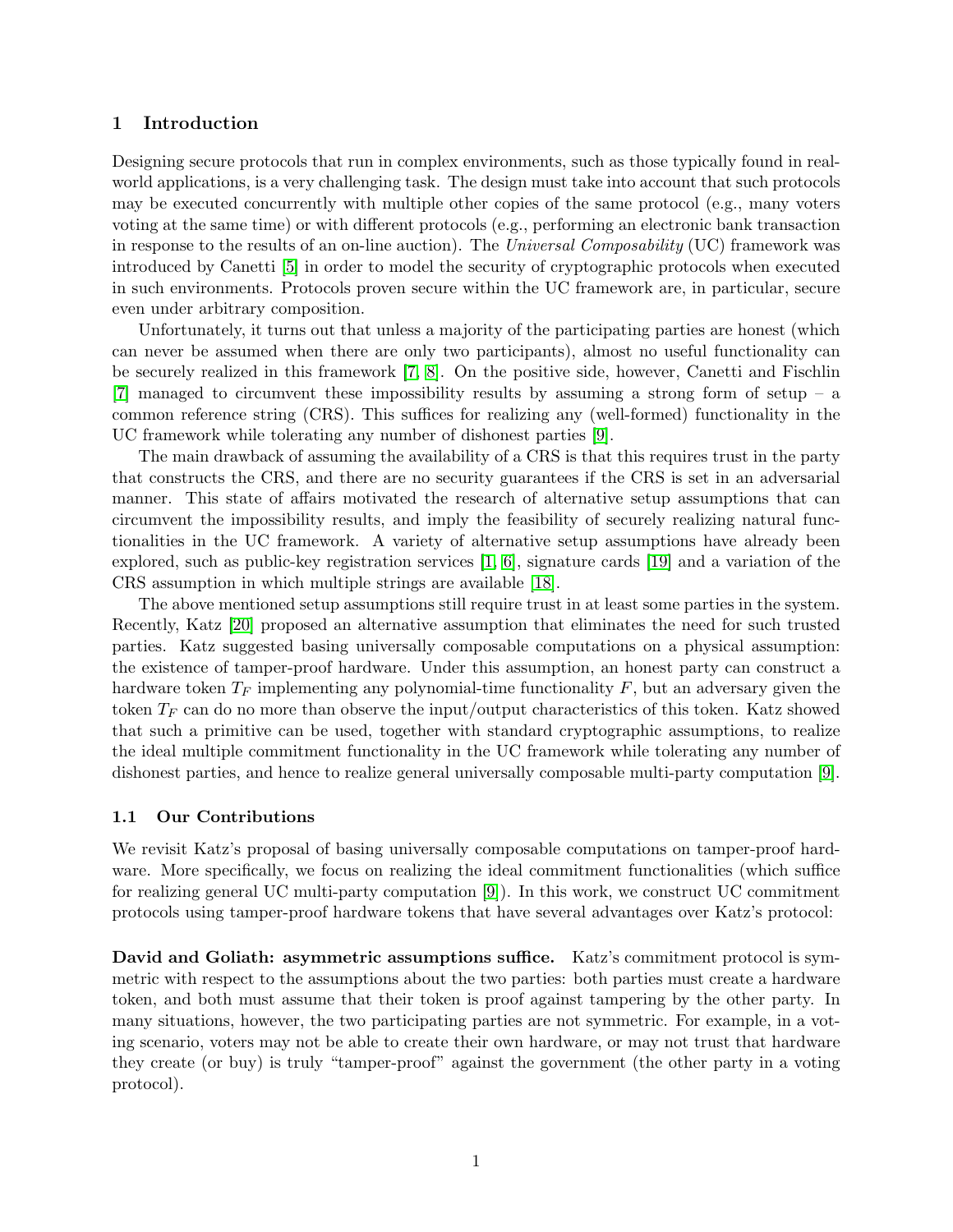Our commitment protocols only require a single party (Goliath) to generate a token. The other party (David) must ensure the token cannot communicate with Goliath, but does not have to make any assumptions about the power of Goliath. We construct different commitment protocols for Goliath as the sender and for Goliath as the receiver.

Reducing the computational assumptions. In addition to relying on the existence of tamperproof hardware tokens, Katz's protocol relies on a specific number-theoretic assumption — the decisional Diffie-Hellman assumption. Katz posed as an open problem to rely on general computational assumptions (under the assumption that tamper-proof hardware exists). We answer this open problem and reduce the required computational assumptions. Our contributions in this regard are as follows:

- We demonstrate that computational assumptions are not necessary in order to realize the ideal functionality  $\mathcal{F}_{COM}$  (this functionality allows a single commitment for each hardware token) if we assume the existence of tamper-proof hardware tokens. That is, our protocols that realize  $\mathcal{F}_{COM}$  do not rely on any computational assumptions. These protocols are also secure against adaptive adversaries (although the proof for the adaptive case is deferred to the full version of the paper).
- We demonstrate that the existence of one-way functions suffices in order to realize the ideal functionality  $\mathcal{F}_{MCOM}$  (this functionality allows a polynomial number of concurrent commitments using the same hardware token) if we also assume the existence of tamper-proof hardware tokens.
- In keeping with the David and Goliath theme, even the protocols based on one-way functions do not make assumptions about Goliath's computational power.

"Bare-handed" protocols. The protocols presented in this paper are highly efficient, and in particular require David to perform only a few (elementary and simple) operations, such as comparing two bit-strings or computing the exclusive-or of two bit-strings (even in the protocol based on one-way functions). When David is the receiver, these operations can be performed by "barehanded" humans without the aid of computers (when David is the sender, he may require a calculator). Such a property is useful in many situations where computers cannot be trusted or where "transparency" to humans is essential (which is the case, for example, when designing voting protocols). In addition, the same efficiency guarantees hold for the hardware tokens in the protocols that are secure against computationally unbounded adversaries; such tokens may be constructed using extremely constrained devices.

## 1.2 Related Work

Basing cryptographic protocols on physical assumptions. Basing cryptographic protocols on physical assumptions is a common practice. Perhaps the most striking example is the field of quantum cryptography, where the physics of quantum mechanics are used to implement cryptographic operations – some of which are impossible in the "bare" model. For example, Bennett and Brassard [\[2\]](#page-15-3) achieved information-theoretically secure key agreement over public channels based only on assumptions about the physics of quantum mechanics.

Much work has been done on basing commitment schemes and oblivious transfer protocols on the physical properties of communication channels, using the random noise in a communication channel as the basis for security. Both commitment schemes and oblivious transfer protocols were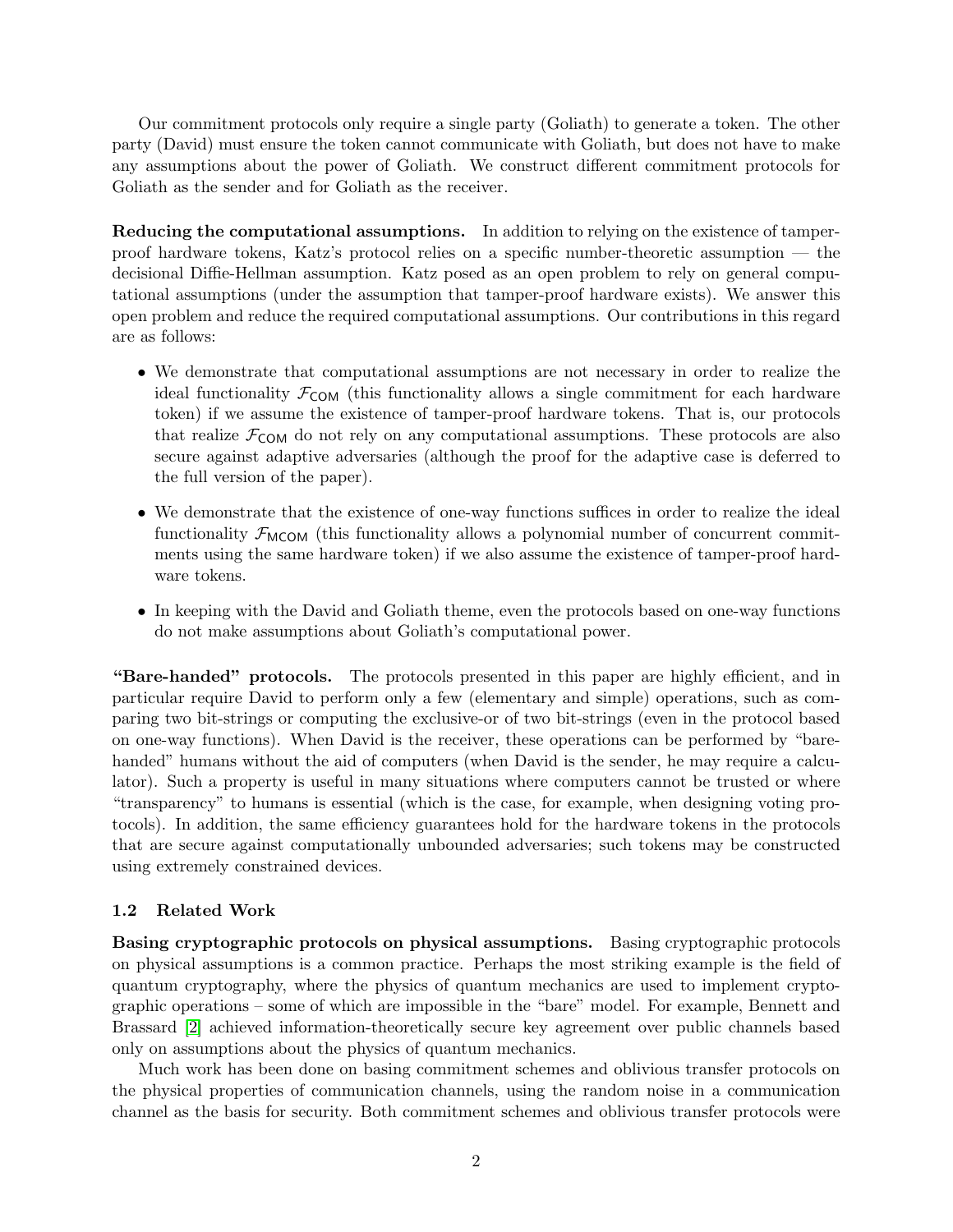shown to be realizable in the *Binary Symmetric Channel* model [\[13,](#page-16-6) [14\]](#page-16-7), in which random noise is added to the channel in both directions with some known probability. Later works show that they can also be implemented, under certain conditions, in the weaker (but more convincing) Unfair Noisy Channel model [\[15,](#page-16-8) [16\]](#page-16-9), where the error probability is not known exactly to the honest parties, and furthermore can be influenced by the adversary.

The work of Katz [\[20\]](#page-16-5) was inspired by works of Chaum and Pedersen [\[11\]](#page-16-10), Brands [\[4\]](#page-15-4), and Cramer and Pedersen [\[12\]](#page-16-11) that proposed the use of smartcards in the context of e-cash. The reader is referred to [\[20\]](#page-16-5) for a brief description of their approach. More recently, Moran and Naor [\[21\]](#page-16-12) demonstrated the possibility of implementing oblivious transfer, bit-commitment and coin flipping based on "tamper-evident seals" that model very intuitive physical models: sealed envelopes and locked boxes.

Concurrent independent work. Independent of this paper, Chandran, Goyal and Sahai [\[10\]](#page-16-13) and Damgård, Nielsen and Wichs [\[17\]](#page-16-14) address the problem of basing universally composable computations on tamper-proof hardware, and construct protocols realizing the ideal multiple commitment functionality  $\mathcal{F}_{MCOM}$ .

Chandran et al. [\[10\]](#page-16-13) show that  $\mathcal{F}_{MCOM}$  can be realized based on tamper-proof hardware tokens and one-way functions. The main advantage of their approach is that their security proof does not rely on the simulator's ability to rewind hardware tokens. This gives their protocol security against reset attacks (where the adversary can rewind the tokens). In particular, their protocol does not require hardware tokens to keep state between invocations. In addition, their protocol does away with the requirement that the parties know the code of the token which they distribute (we note that this assumption is essential both to Katz's construction and to ours).

Damgård et al. [\[17\]](#page-16-14) focus on relaxing the "isolation" requirement and allow the hardware tokens to communicate with the outside world as long as the number of communicated bits in both direction is below some pre-determined threshold (which is polynomial in the security parameter). With this relaxation in mind, they realize  $\mathcal{F}_{MCOM}$  assuming the existence of one-way permutations and a semantically-secure dense public-key encryption scheme with pseudorandom ciphertexts.

The main advantage of our work over those of Chandran et al. [\[10\]](#page-16-13) and Damgård et al. [\[17\]](#page-16-14) is that in our constructions only one of the parties is required to create its own hardware token. As argued above, this is desirable and often essential in many scenarios. The constructions of Chandran et al. and Damgård et al. require that each party creates its own hardware token. That is, it is assumed that both parties have the resources required to create hardware tokens.

#### 1.3 Paper Organization

The remainder of this paper is organized as follows. For those not familiar with the UC framework, we give some background in Section [2,](#page-3-0) as well as formal definitions of the different commitment functionalities. In Section [3,](#page-6-0) we briefly review the formal model for tamper-proof hardware tokens. In Section [4,](#page-7-0) we describe our protocols for UC commitment where Goliath is the sender, and sketch their proof of security. Section [5](#page-11-0) does the same for the protocol in which David is the sender. Finally, Section [6](#page-14-0) contains a discussion and some open problems.

## <span id="page-3-0"></span>2 The UC Framework

In this section we briefly review the main concepts of the UC framework and describe the ideal commitment functionalities. We refer the reader to [\[5\]](#page-15-0) for a more detailed exposition.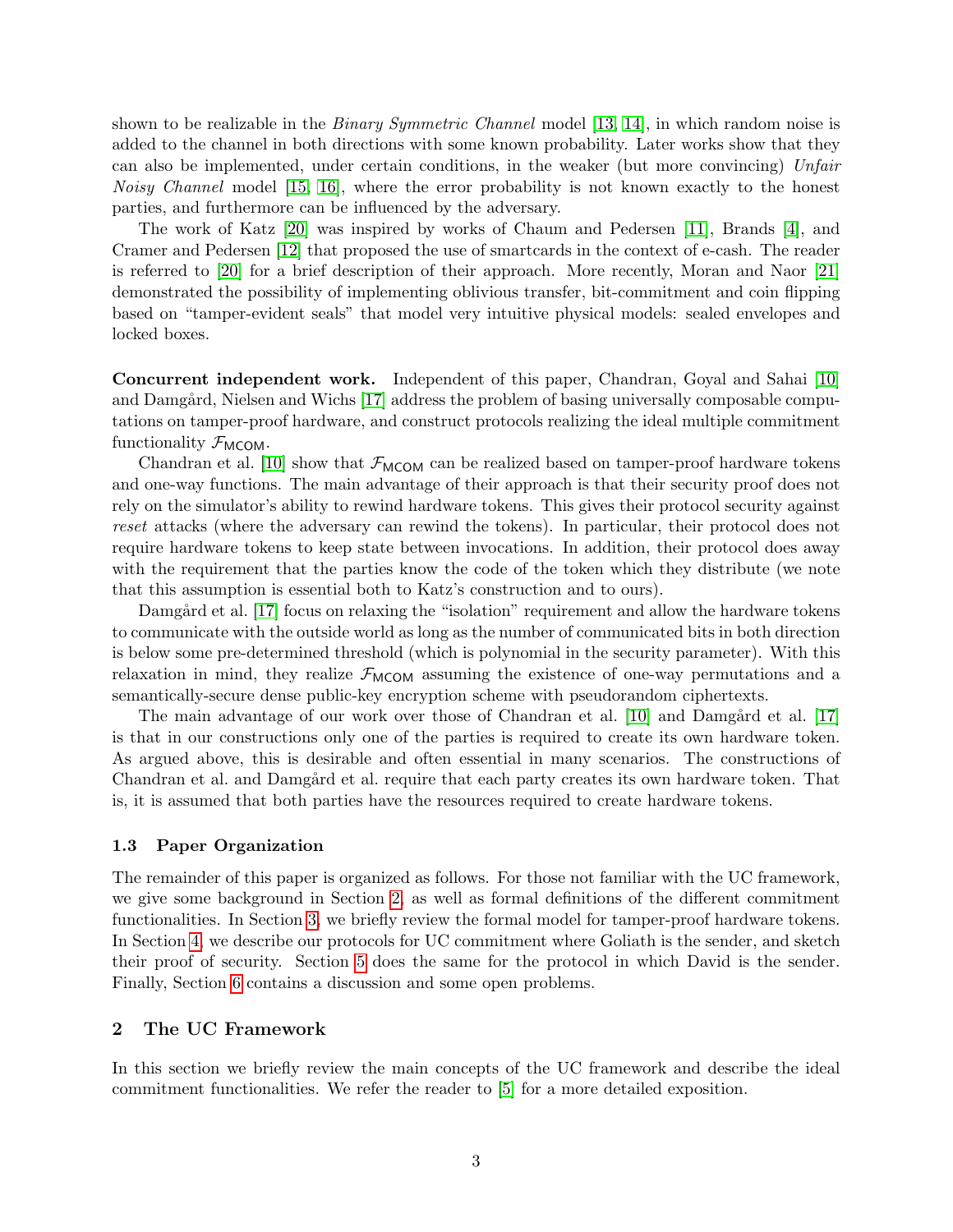#### 2.1 Overview

Many two-party functionalities can be easily implemented in a natural "secure" manner using a trusted third party that follows pre-agreed rules. In proving that a two-party protocol is secure, it is highly desirable to argue that the protocol behaves "as if it was performed using the trusted third party". The Universally Composability (UC) framework is a formalization of this idea. In the UC framework, the trusted third party is called the *ideal functionality*. The ideal functionality is described by an interactive Turing machine that can communicate by authenticated, private channels with the participants of the protocol.

The notion of security in the UC framework is based on simulation: a protocol securely realizes an ideal functionality in the UC framework if any attack on the protocol in the "real" world, where no trusted third party exists, can be performed against the ideal functionality in the "ideal" world with the same results. Attacks in the ideal world are carried out by an "ideal adversary" that can also communicate privately with the functionality. The ideal adversary can corrupt honest parties by sending a special corrupt command to the functionality, at which point the adversary assumes full control of the corrupted party. This allows the functionality to act differently depending on which of the parties are corrupted. Additional capabilities of the adversary are explicitly defined by the ideal functionality.

Proving protocol security in the UC framework provides two main benefits: First, the functionality definition is an intuitive way to describe the desired properties of a protocol. Second (and the original motivation for the definition of the UC framework), protocols that are secure in the UC have very strong security properties, such as security under composition and security that is retained when the protocol is used as a sub-protocol to replace an ideal functionality. This security guarantee allows us to simplify many proofs, by dealing separately with the security of their component sub-protocols.

More formally, the UC framework defines two "worlds", which should be indistinguishable to an outside observer called the "environment machine" (denoted  $\mathcal{Z}$ ):

- The ideal world. The ideal world contains two "dummy" parties, an ideal functionality, the environment  $\mathcal{Z}$ , and an "ideal adversary"  $\mathcal{S}$ . The parties in this world are "dummy" parties because they pass any input they receive directly to the target ideal functionality, and write anything received from the ideal functionality to their local output.  $\mathcal S$  can communicate with  $Z$  and the ideal functionality, and can corrupt one or both of the parties.  $S$  sees the input and any communication sent to a corrupted party, and can control the output of that party. The environment machine,  $\mathcal{Z}$ , can set the inputs to the parties, and read their local outputs, but cannot see the communication with the ideal functionality.
- The real world. The real world contains two "real" parties, the environment  $\mathcal{Z}$ , and a "real" adversary" A. In addition it may contain the "service" ideal functionalities (in our case these are the hardware tokens). A can communicate with  $\mathcal Z$  and the "service" ideal functionalities. and can corrupt one or both of the parties. The uncorrupted parties follow the protocol, while corrupted parties are completely controlled by  $A$ . As in the ideal world,  $Z$  can set the inputs for the parties and see their outputs, but not internal communication (other than what is known to the adversary).

Realizing an ideal functionality. A protocol securely realizes an ideal functionality in the UC framework, if there exists an ideal adversary,  $S$ , such that for any environment machine,  $\mathcal{Z}$ , and real-world adversary,  $A$ , it holds that  $Z$  cannot distinguish between the ideal world and the real world. Our proofs of security in this paper follow the general outline for a proof typical of the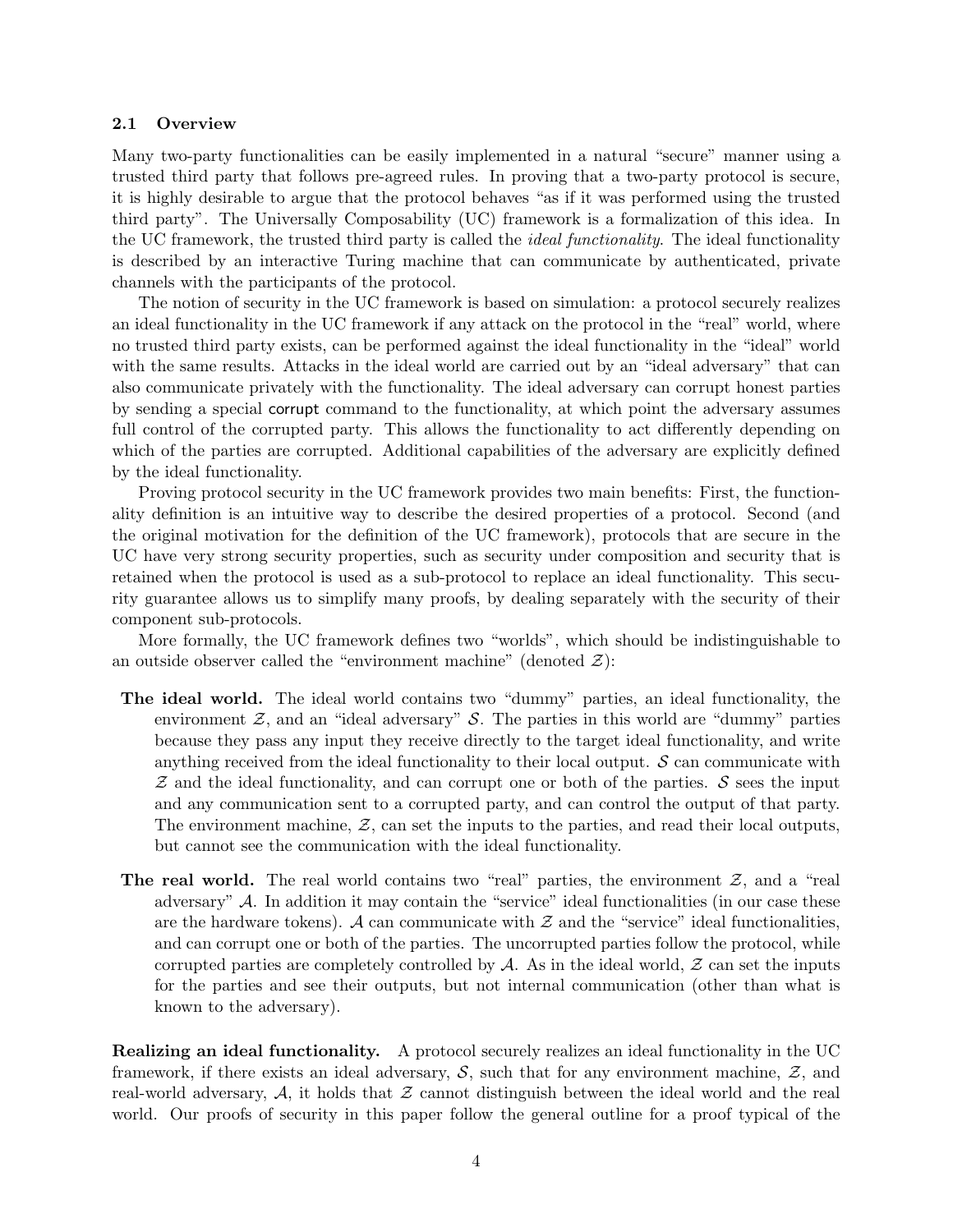UC framework: we describe the ideal adversary,  $S$ , that "lives" in the ideal world. Internally,  $S$ simulates the execution of the "real" adversary,  $A$ . We can assume w.l.o.g. that  $A$  is simply a proxy for  $Z$ , sending any commands received from the environment to the appropriate party, and relaying any communication from the parties back to the environment machine.  $S$  simulates the real world for  $\mathcal{A}$ , in such a way that  $\mathcal Z$  cannot distinguish between the ideal world when it is talking to  $S$  and the real world.

Some conventions. For readability, we make a few compromises in strict formality when describing functionalities in the UC framework. First, the description is in natural language rather than pseudocode. Second, we implicitly assume the following for all the descriptions:

- All functionalities (unless explicitly specified) have a halt command that can be given by the adversary at any time. When a functionality receives this command, it outputs  $\perp$  to all parties. The functionality then halts (ignoring further commands). In a two party protocol, this is equivalent to a party halting prematurely.
- When a functionality receives an invalid command (one that does not exist or is improperly formatted), it proceeds as if it received the halt command.
- When we say that the functionality "verifies" some condition, we mean that if the condition does not hold, the functionality proceeds as if it received the halt command.

## 2.2 The Commitment Functionalities

In the UC framework two ideal commitment functionalities are considered: functionality  $\mathcal{F}_{COM}$ that handles a single commitment-decommitment process, and functionality  $\mathcal{F}_{MCOM}$  that handles multiple such processes. The advantage of  $\mathcal{F}_{MCOM}$  over  $\mathcal{F}_{COM}$  in our setting is that protocols that securely realize  $\mathcal{F}_{MCOM}$  may use the same hardware token for multiple commitments.

In this paper we consider an additional ideal commitment functionality, one that handles a bounded number of commitment-decommitment processes. We refer to this functionality as the ideal bounded commitment functionality  $\mathcal{F}_{\text{BCOM}}$ . Formal descriptions of  $\mathcal{F}_{\text{COM}}$ ,  $\mathcal{F}_{\text{BCOM}}$  and  $\mathcal{F}_{\text{MCOM}}$ are provided in Figures [1,](#page-5-0) [2](#page-6-1) and [3,](#page-6-2) respectively.

## Functionality  $\mathcal{F}_{COM}$

- <span id="page-5-0"></span>1. Upon receiving (commit, sid, P, P', b) from P, where  $b \in \{0,1\}$ , record the value b and send (receipt,  $sid, P, P'$ ) to P' and the adversary. Ignore any subsequent commit messages.
- 2. Upon receiving (open,  $sid, P, P'$ ) from  $P$ , if some value b was previously recorded then send (open,  $sid, P, P', b)$  to  $P'$  and the adversary and halt. Otherwise halt.

Figure 1: The ideal commitment functionality.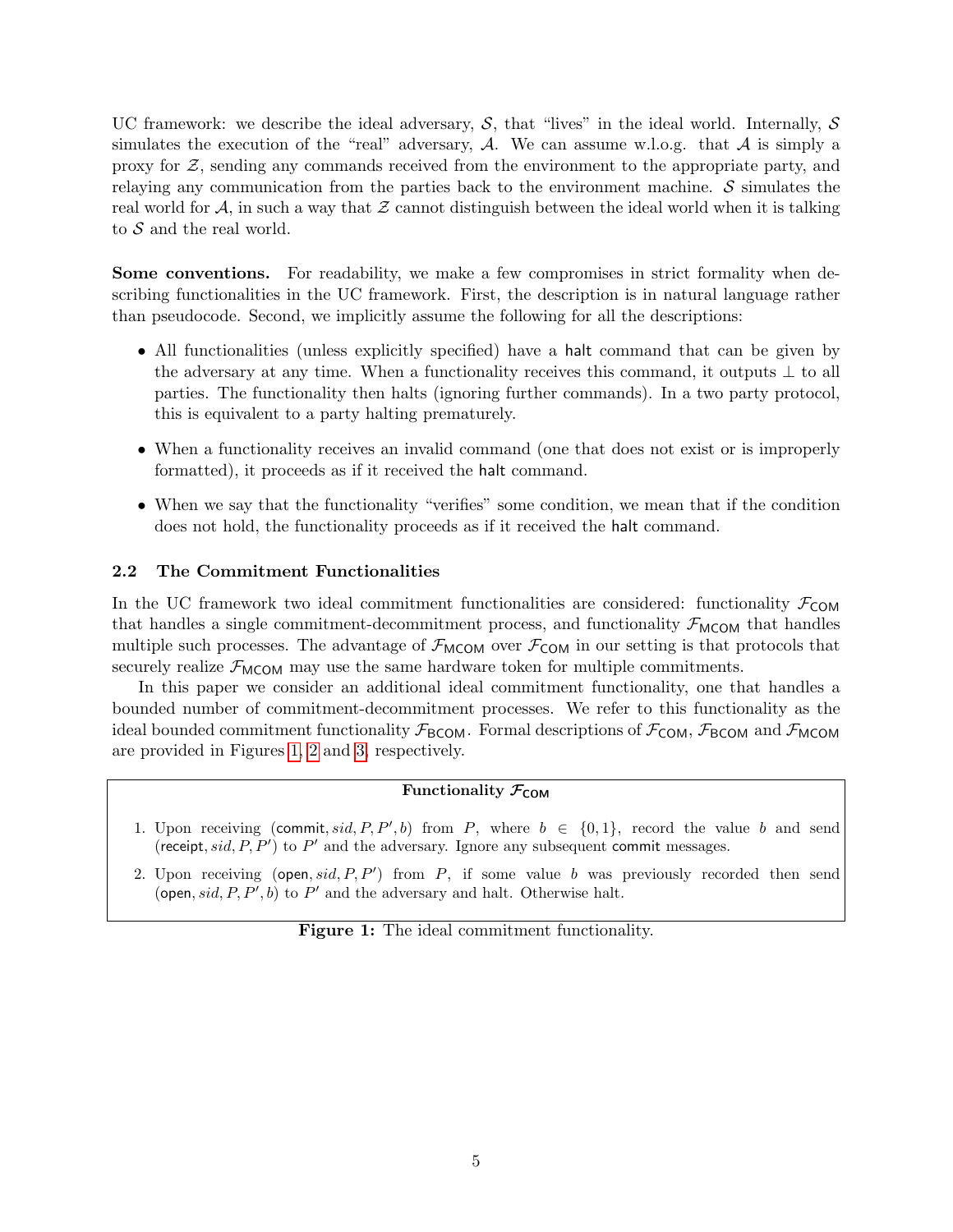#### Functionality  $\mathcal{F}_{\text{BCOM}}$

<span id="page-6-1"></span> $\mathcal{F}_{\text{BCOM}}$  is parameterized by a bound n on the number of allowed commitment-decommitment processes and an implicit security parameter  $k$ , and stores an internal counter  $j$  initialized to 0.

- 1. Upon receiving (commit, sid, cid, P, P', b) from P, where  $b \in \{0,1\}$ , if  $j \leq n$  then set  $j \leftarrow j+1$ , record  $(cid, P, P', b)$  and send (receipt, sid, cid, P, P') to P' and the adversary. Ignore any subsequent (commit, sid, cid,  $P, P', \star$ ) messages.
- 2. Upon receiving (open, sid, cid,  $P, P'$ ) from  $P$ , if some tuple  $(cid, P, P', b)$  was previously recorded then send (open,  $sid, cid, P, P', b)$  to  $P'$  and the adversary. Otherwise halt.

Figure 2: The ideal bounded commitment functionality.

#### Functionality  $\mathcal{F}_{MCOM}$

- <span id="page-6-2"></span>1. Upon receiving (commit, sid, cid, P, P', b) from P, where  $b \in \{0,1\}$ , record  $(cid, P, P', b)$  and send (receipt, sid, cid, P, P') to P' and the adversary. Ignore any subsequent (commit, sid, cid, P, P',  $\star$ ) messages.
- 2. Upon receiving (open, sid, cid, P, P') from P, if some tuple  $(cid, P, P', b)$  was previously recorded then send (open,  $sid, cid, P, P', b)$  to  $P'$  and the adversary. Otherwise halt.

Figure 3: The ideal multiple commitment functionality.

## <span id="page-6-0"></span>3 Modeling Tamper-Proof Hardware

Our formulation of tamper-proof hardware tokens is based on the one provided by Katz [\[20\]](#page-16-5). Katz defined an ideal "wrapper" functionality,  $\mathcal{F}_{WRAP}$ , which captures the intuitive idea that an honest party can construct a hardware token  $T_F$  implementing any polynomial-time functionality F, but an adversary given the token  $T_F$  can do no more than observe the input/output characteristics of this token. An honest party, given a token  $T'_{F'}$  by an adversary, has no guarantee regarding the function  $F'$  that this token implements (other than what the honest user can deduce from the input/output of this device).

Figure [4](#page-7-1) describes our formulation of the ideal functionality  $\mathcal{F}_{WRAP}$ . Informally, a party P is allowed to create a hardware token, which is then delivered to  $P'$ . We refer to  $P$  as the creator of the token, and to  $P'$  as the user of the token. The hardware token encapsulates a Turing machine M which is provided by the creator  $P$ . At this point, the functionality allows the user  $P'$  to interact with the Turing machine  $M$  in a black-box manner. That is,  $P'$  is allowed to send messages of its choice to M via the wrapper functionality, and receive the corresponding answers.

As in Katz's formulation, we assume that the tokens are partially isolated, in the sense that a token cannot communicate with its creator. Our formulation also allows the tokens to maintain state between invocations. Although tokens created by honest parties are only required to maintain a limited state (such as the current round number), we allow tokens created by adversarial parties to maintain arbitrary state across invocations.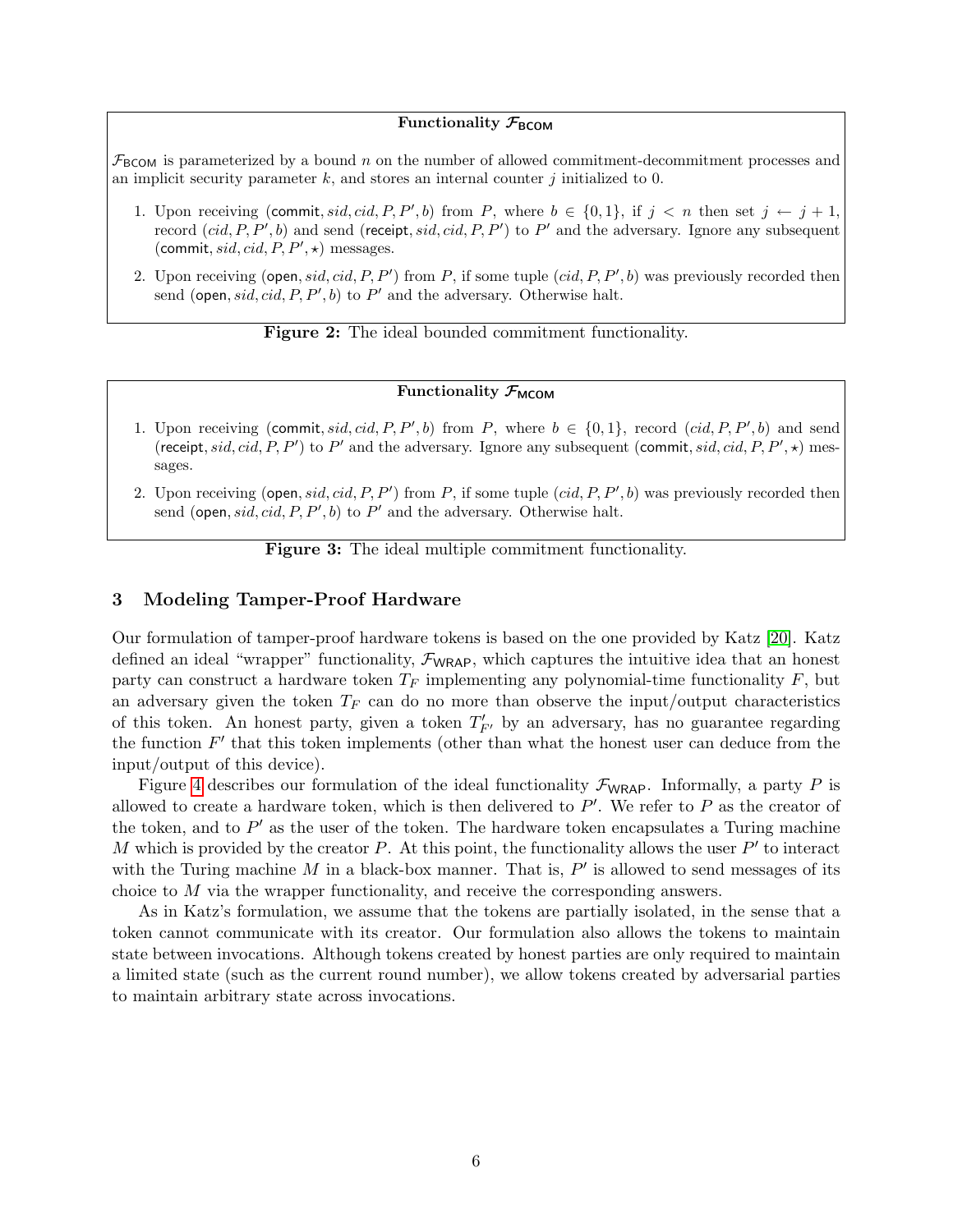#### Functionality  $\mathcal{F}_{WRAP}$

<span id="page-7-1"></span> $\mathcal{F}_{\text{WRAP}}$  is parametrized by a polynomial  $p(\cdot)$  and an implicit security parameter k.

- 1. Upon receiving (create,  $sid, P, P', M$ ) from P, where M is a description of a Turing machine, do:
	- (a) Send (create,  $sid, P, P'$ ) to  $P'$ .
	- (b) If no tuple of the form  $(P, P', \star, \star)$  is stored, then store  $(P, P', M, \perp)$ .
- 2. Upon receiving  $(run, sid, P, msg)$  from  $P'$ , do:
	- (a) If no tuple of the form  $(P, P', \star, \star)$  is stored, then halt. Otherwise, retrieve the unique stored tuple  $(P, P', M, state)$ .
	- (b) Run  $M(msg, state)$  for at most  $p(k)$  steps, and denote the result by  $(out, state')$ . If M does not respond in the allotted time then set  $out = \perp$  and  $state' = state$ .
	- (c) Send  $(sid, P, out)$  to P', store  $(P, P', M, state')$  and erase  $(P, P', M, state)$ .

# Figure 4: The ideal  $\mathcal{F}_{WRAP}$  functionality.

## <span id="page-7-0"></span>4 Constructing Goliath Commitments

In this section we describe protocols that realize the ideal bounded commitment functionality,  $\mathcal{F}_{\text{BCOM}}$ (see Figure [2\)](#page-6-1), and the ideal multiple commitment functionality,  $F_{MCOM}$  (see Figure [3\)](#page-6-2). In these protocols, only the sender creates a hardware token (i.e., the sender is the powerful Goliath). Our protocol for realizing  $\mathcal{F}_{\text{BCOM}}$  does not rely on any computational assumptions, and our protocol for realizing  $\mathcal{F}_{\text{MCOM}}$  relies on the existence of any one-way function. In specifying the protocols we treat the hardware token as one of the parties in the protocol. The code executed by the token (i.e., the description of the Turing machine M sent to  $\mathcal{F}_{WRAP}$ ) is implicitly described by the token's role in the protocol.

**Notation.** For a bit m, we denote  $\vec{m} \stackrel{def}{=} m \circ \cdots \circ m \in \{0,1\}^k$  the k-bit string consisting of k copies of m. We denote the bitwise complement of a string m by  $\bar{m}$ . The bitwise xor of two strings, a and b is denoted  $a \oplus b$ , while the bitwise and of a and b is denoted  $a \odot b$ .

## 4.1 Realizing the Ideal  $\mathcal{F}_{\text{BCOM}}$  Functionality

The intuition underlying our commitment protocol is that the hardware token is already a form of commitment — the sender is committing to a program that is hidden by the wrapping functionality, and cannot be changed once it is sent. The sender "hides" the comitted value in the program. The problem is that the receiver should not be able to extract the value before the opening phase. We solve this by using the fact that the token cannot communicate with the sender; the receiver sends the token a random challenge whose response depends on the hidden value, but does not reveal it. Because the sender does not know the challenge, he will be caught with high probability if he attempts to equivocate in the opening phase.

A formal description of the protocol is provided in Figure [5,](#page-8-0) which is followed by a sketch of its security proof.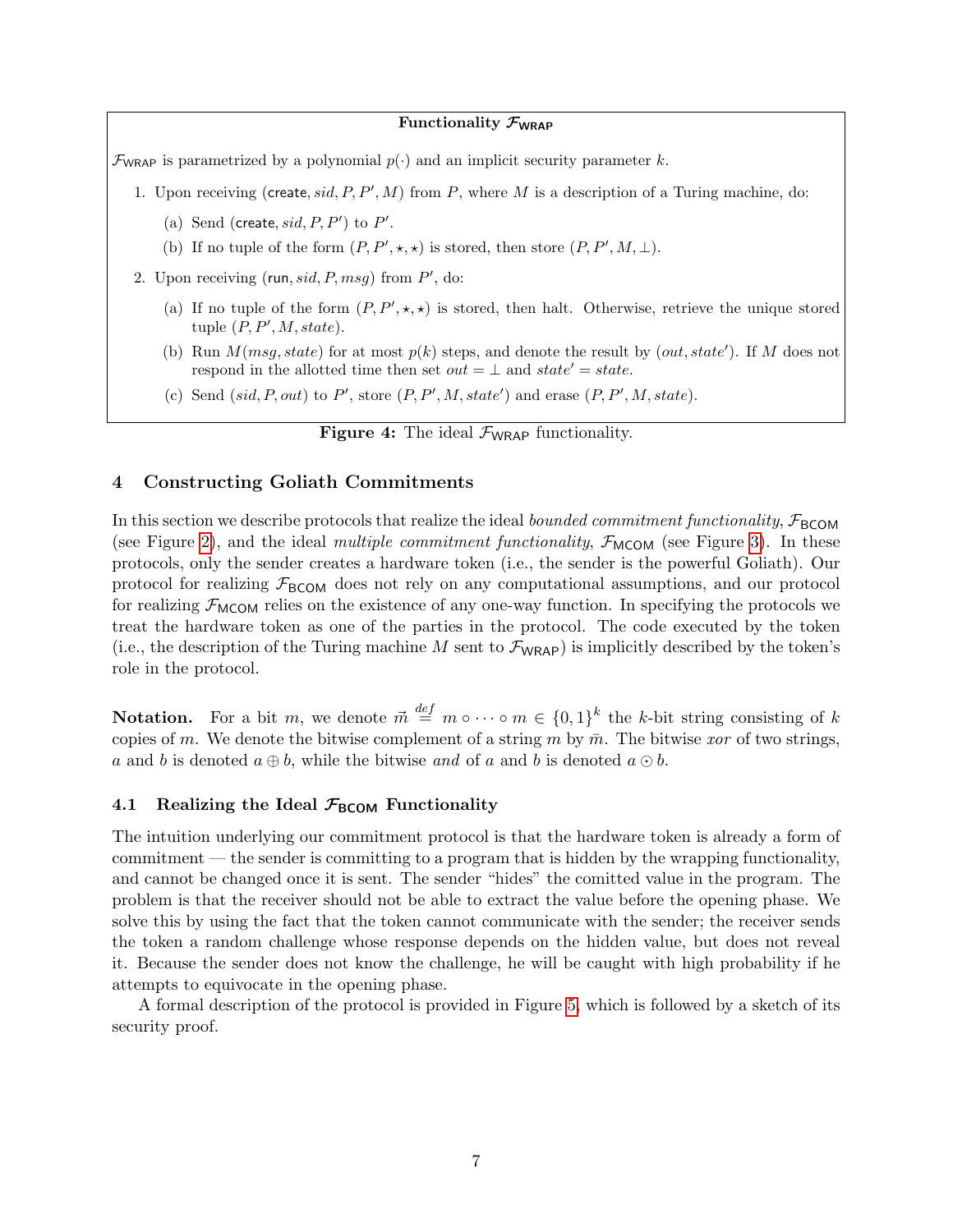#### Protocol BCOMGoliath

<span id="page-8-0"></span>**Joint input:** a security parameter  $k$ , and a bound  $n$  on the number of allowed commitment-decommitment processes.

**Setup phase.** The sender chooses n random pairs  $(a_i, b_i) \stackrel{R}{\leftarrow} \{0, 1\}^k \times \{0, 1\}^k$  and creates a token with these parameters. The token also contains state in the form of a counter  $j$  initialized to 0. The sender sends the token to the receiver.

**Commit phase.** Denote the sender's input by  $(cid, m)$ , and denote by i the number of invocations of the commit phase so far between the sender and the receiver. We assume w.l.o.g. that  $cid = i$  (otherwise, both sides can maintain a database that translates between the two).

- 1. The sender computes  $x_i \leftarrow a_i \oplus b_i \oplus \vec{m}$ , and sends  $(i, x_i)$  to the receiver.
- 2. The receiver chooses a random challenge  $c_i \stackrel{R}{\leftarrow} \{0,1\}^k$  and sends  $(i, c_i)$  to the token.
- 3. The token verifies that its internal counter  $j = i$  and  $j < n$  (otherwise it sends  $\perp$  to the receiver and halts). It increments the counter  $j \leftarrow j+1$ . The token computes  $y_i \leftarrow a_i \odot c_i \oplus b_i \odot \bar{c}_i$  and sends  $(i, y_i)$ to the receiver (this is equivalent to letting each bit of  $c_i$  choose whether to send the corresponding bit of  $a_i$  or the corresponding bit of  $b_i$ ).

#### Opening phase.

- 1. The sender sends m and  $(i, a_i, b_i)$  to the receiver.
- 2. The receiver computes  $z_i \leftarrow a_i \oplus b_i$  and verifies that  $z_i \oplus x_i = \vec{m}$  and that  $a_i \odot c_i \oplus b_i \odot \bar{c}_i = y_i$ . If not, it outputs  $\perp$  and halts. Otherwise, it outputs m.

## Figure 5: Protocol BCOMGoliath.

Security intuition. To see why the protocol is hiding, note that after the commit phase the value  $a \oplus b$  remains uniformly distributed from the receiver's point of view, regardless of the value of m (since, for every index  $\ell$ , the receiver can choose to learn either the  $\ell^{th}$  bit of a or the  $\ell^{th}$  bit of b, but not both).

The protocol is binding because in order to equivocate, the sender must change at least  $\frac{1}{2}k$  bits of  $a$  and  $b$  in the opening phase. Because the sender does not know the challenge sent to the token. and hence does not know which bits of  $a$  and  $b$  the receiver has already seen, if it tries to equivocate it will be caught with overwhelming probability.

**Proof sketch.** For simplicity we sketch the proof of security only for the case of a static adversary, as this case already captures the important ideas in the proof. A complete proof for the case of an adaptive adversary will be provided in the full version of this paper. In order to prove that the protocol realizes  $\mathcal{F}_{\text{BCOM}}$  we need to construct a polynomial-time simulator  $\mathcal{S}$  (an ideal adversary) such that for any polynomial-time environment machine  $\mathcal Z$  and real-world  $\mathcal A$ , it holds that  $\mathcal Z$  cannot distinguish between the ideal world and the real world with non-negligible advantage. In this sketch we focus on the two cases in which only one of the parties is corrupted. The cases in which both parties are corrupted or both parties are honest are dealt with in a straightforward manner.

The ideal-world adversary,  $S$ , begins by setting up an internal simulation of all the real-world parties and functionalities: the sender, the receiver and  $\mathcal{F}_{WRAP}$  (this includes a simulation of the hardware token). Unless explicitly specified by the simulation protocols below, the simulated honest parties and  $\mathcal{F}_{WRAP}$  follow the honest protocol exactly. S keeps a "simulated view" for each honest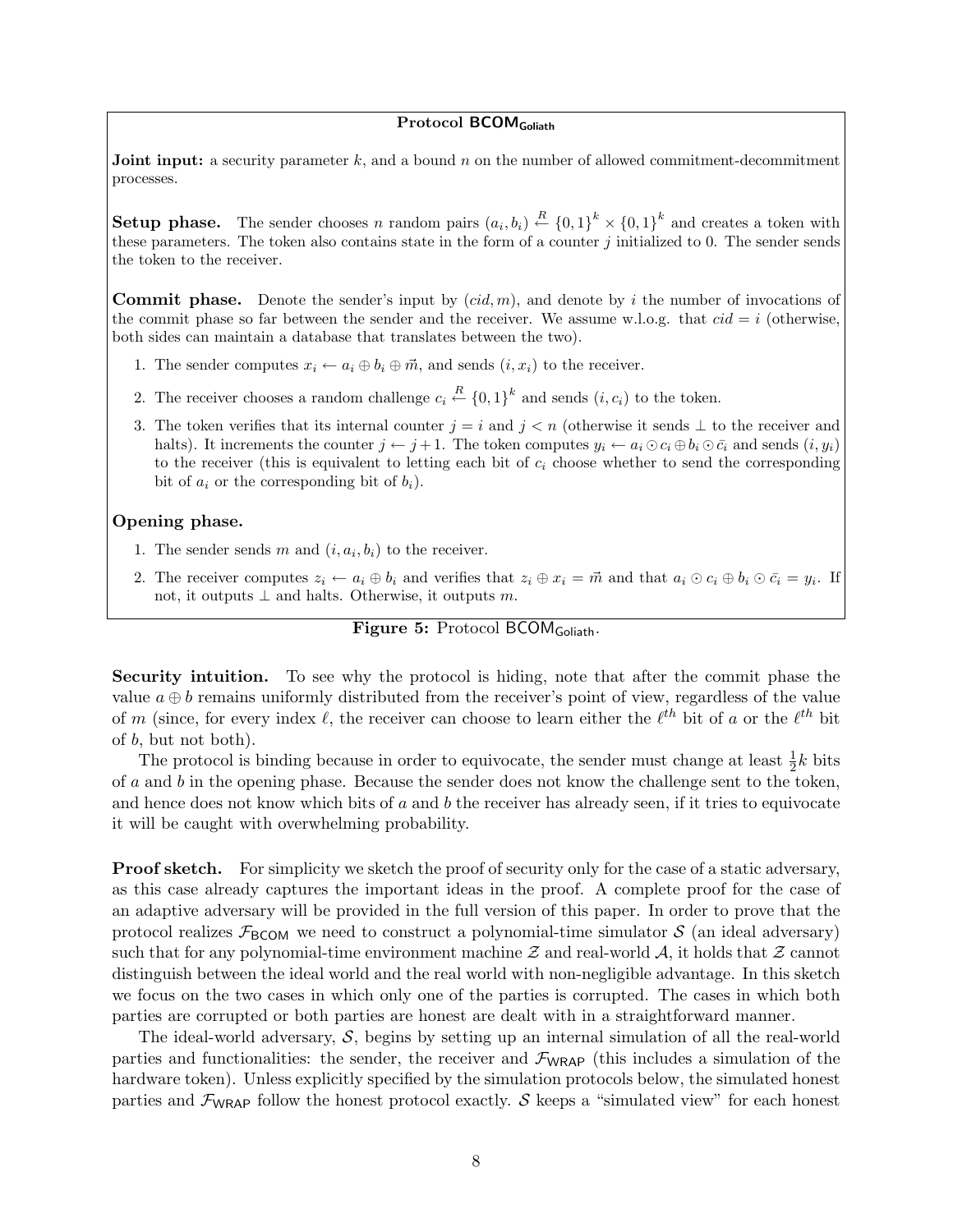party, consisting of the party's input (in the sender's case), its random coins, and the transcript of messages that party received throughout the simulation. At some points in the simulation,  $S$  may "rewrite" the simulated view of an honest party. It makes sure the new simulated view is consistent with any messages previously sent by that party to a corrupt party (note that  $\mathcal{F}_{WRAP}$  can never be corrupted, so messages sent to  $\mathcal{F}_{WRAP}$  may be changed as well).

**Corrupted receiver.** In the setup phase S simulates the interaction between  $\mathcal{F}_{WRAP}$ , the honest sender and the corrupt receiver. That is, it chooses n random pairs  $(a_i, b_i)$  and sends to the simulated copy of  $\mathcal{F}_{WRAP}$  a description of the Turing machine which was specified by the protocol.

Whenever  $\mathcal S$  receives a message (receipt, i) from  $\mathcal F_{\text{BCOM}}$ , it chooses a random bit  $m_i'$  and simulates the honest sender with input  $(i, m'_i)$  interacting with the receiver and with the token. In this case it may be that  $S$  is simulating the honest sender with the wrong input, that is, in the ideal world the sender committed to  $m_i$  which is different from  $m'_i$ . We claim, however, that the view of the simulated receiver is independent of the committed bit and thus the view of  $A$  is identically distributed in both cases. The view of the simulated receiver consists of  $x_i = a_i \oplus b_i \oplus \vec{m}'_i$  and  $y_i \leftarrow a_i \odot c_i \oplus b_i \odot \bar{c_i}$ . Each bit of  $y_i$  reveals either the corresponding bit of  $a_i$  or the corresponding bit of  $b_i$ . This implies that the value  $a_i \oplus b_i$  is uniformly distributed from the receiver's point of view, and therefore  $x_i$  is uniformly distributed as well.

Whenever S receives a message (open, i,  $m_i$ ) from  $\mathcal{F}_{\text{BCOM}}$  there are two possible cases. In the first case, it holds that  $m_i'$  (the bit with which S simulated the *i*-th commit stage) is the same as the revealed bit  $m_i$ . In this case S simulates the honest sender following the opening phase of the protocol. The simulation is clearly perfect in this case. In the second case, it holds that  $m'_i \neq m_i$ . If the simulated receiver sent some  $c_i$  to the token in the *i*-th commit phase, then  $S$  rewrites the history of the simulated sender by replacing  $a_i$  and  $b_i$  with  $\hat{a}_i \leftarrow a_i \oplus \bar{c}_i$  and  $\hat{b}_i \leftarrow b_i \oplus c_i$ , and simulates the sender in the opening phase. Note that the new values satisfy  $y_i = c_i \odot \hat{a}_i \oplus \bar{c}_i \odot \hat{b}_i$ and  $\hat{a}_i \oplus b_i \oplus x_i = \vec{m_i}$  (and are uniformly distributed given this view), and therefore the simulation matches the real world. If the receiver did not send  $c_i$  to the token in the *i*-th commit phase, then S internally rewinds the token to the point in which commit $(i, m'_i)$  was invoked and reruns the simulation from that point, replacing  $m_i'$  with  $m_i$  and leaving all other inputs and random coins without change. Since the token is just part of the simulation of  $\mathcal{F}_{WRAP}$ , and S knows the code it is executing, it can efficiently rewind it. Note that the messages seen by the receiver do not change and therefore the simulation is correct.

**Corrupted sender.** In the setup phase S simulates  $\mathcal{F}_{WRAP}$  to A who sends a description of a Turing machine M to  $\mathcal{F}_{WRAP}$ . S now has a description of M and this will be used to rewind the simulated token at a later stage.

Whenever A initiates a new commit phase (say, the *i*-th commit phase), S simulates the honest receiver in this execution. If the commit phase was successful, then  $S$  needs to "extract" the bit  $m<sub>i</sub>$  to which the corrupted sender committed to in order to instruct the sender in the ideal world to send this bit to  $\mathcal{F}_{\text{BCOM}}$ . S rewinds the simulated token to the point in time before the honest receiver sent the challenge  $c_i$  to the token. S instead simulates sending  $(i, \bar{c}_i)$  as the challenge. Denote the response  $y'_i$ . Now S "guesses" the values  $a_i$  and  $b_i$  using the original response  $y_i$  and the new response  $y'_i$  as follows: if the first bit of  $c_i$  was 1, then S sets the first bit of the guess for  $a_i$  to be the first bit of  $y_i$ , otherwise it sets the first bit of the guess for  $b_i$  to be the first bit of  $y'_i$ . Similarly S "guesses" all the bits of  $a_i$  and  $b_i$ . Denote by  $a'_i$  and  $b'_i$  these guesses. S sets  $m'_i$  as the majority of the bit-string  $a'_i \oplus b'_i \oplus x_i$ . S then instructs the ideal sender to send (commit, i,  $m'_i$ ) to  $\mathcal{F}_{\text{BCOM}}$ .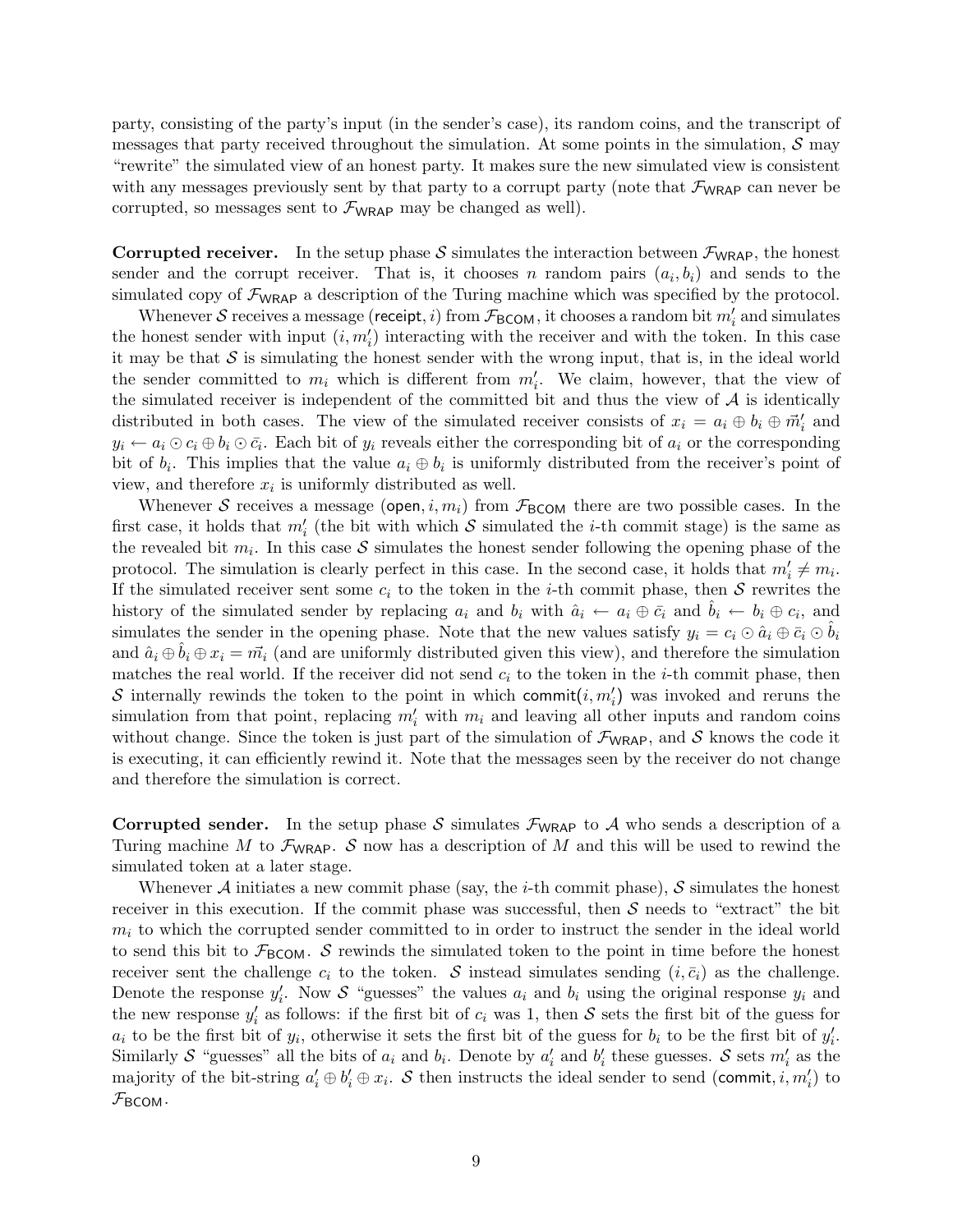Whenever A initiates a new opening phase by sending  $(i, a_i, b_i)$  to the simulated receiver, S simulates the honest receiver in the opening phase. If  $y_i = c_i \odot a_i \oplus \bar{c}_i \odot b_i$  and  $x_i \oplus a_i \oplus b_i = \bar{m}_i$ , where  $m_i$  is the bit that S instructed the ideal sender to send to  $\mathcal{F}_{\text{BCOM}}$  in the *i*-th commit phase, then S instructs the ideal sender to send (open, i) to  $\mathcal{F}_{\text{BCOM}}$ . In this case we have that  $m_i = m'_i$  and therefore the simulation is perfect. If the latter verification step fails, then  $S$  halts. The key point is that this happens only with negligible probability. That is, the probability that the corrupted sender manages to reveal its commitment to a bit different than  $m_i'$  is negligible.

In order to prove that the latter probability is indeed negligible, we consider the following game between two provers and a verifier: The verifier chooses a random bit  $c$  and sends it to the first prover. The first prover sends a bit y, and the second prover sends the bits  $(a, b, a', b')$ . The verifier accepts if  $a \oplus b = \neg (a' \oplus b')$  and  $y = a \odot c \oplus b \odot \overline{c} = a' \odot c \oplus b' \odot \overline{c}$ . If the provers cannot communicate, the verifier will accept with probability at most  $1/2$  since for  $a \oplus b = \neg (a' \oplus b')$  to hold, either  $a \neq a'$ (in which case when  $c = 1$  the verifier does not accept) or  $b \neq b'$  (in which case when  $c = 0$  the verifier does not accept).

In our protocol, if we consider only a single bit from each of the strings  $a_i, b_i, c_i, x_i$  and  $y_i$ , we can think of the sender and receiver as playing this game: the receiver is the verifier, and the sender and token are the two provers. The sender "wins" (causes the receiver to accept) if it opens that bit of the commitment to a different value than that "extracted" by the simulator in the commit phase. In the real protocol's commit phase, the game is played  $k$  times in parallel. Since the actual bit extracted by the simulator is the *majority* of the bits extracted from each of the games, in order for the sender to successfully open the commitment to a different bit, it must win in at least  $k/2$  games. By the Parallel Repetition Theorem [\[22\]](#page-16-15), the probability that the verifier accepts is exponentially small in the number of parallel repetitions.

## 4.2 Realizing the Ideal  $F_{MCOM}$  Functionality

We show a simple variation of protocol  $BCOM_{\text{Goliath}}$  that realizes the ideal  $\mathcal{F}_{\text{MCOM}}$  functionality. In the setup phase of  $\text{BCOM}_{\text{Goldath}}$ , the sender chooses several random pairs  $(a_i, b_i)$  and creates a token with these parameters. The number of commitments the protocol supports is therefore limited to the number of such pairs. However, if we are willing to rely on computational assumptions, the pairs  $(a_i, b_i)$  can be obtained as the output of a pseudorandom function on input i.

In the setup phase of the new protocol  $\mathsf{MCOM}_\mathsf{Goliath}$  the sender chooses random seeds a and b for a family of pseudorandom functions  $F = \{f_s\}$ . The protocol then proceeds exactly as BCOM<sub>Goliath</sub> with the pairs  $(f_a(i), f_b(i))$ . A formal description of the protocol is provided in Figure [6.](#page-11-1)

In order to argue that protocol  $MCOM_{\text{Goliath}}$  realizes  $F_{MCOM}$  we first consider the protocol BCOM<sub>Goliath</sub> when parametrized with  $n = 2<sup>k</sup>$  (recall that k is the security parameter and n is the number of allowed commitments). With these parameters, the setup phase of the protocol consists of the sender choosing  $n = 2^k$  random pairs  $(a_i, b_i)$ , and the protocol allows the sender and the receiver to perform  $2^k$  commitments – in particular it realizes  $\mathcal{F}_{\text{MCOM}}$  in the computational setting (ignoring the fact that the setup phase and the storage required by the token are exponential). Now, we claim that no polynomial-time adversary can distinguish between this protocol and the protocol MCOM<sub>Goliath</sub> with non-negligible probability, as any such adversary can be used in a straightforward manner to distinguish a random function chosen from the family  $F$  from a completely random function with non-negligible probability. Therefore, protocol  $MCOM_{\text{Goliath}}$  realizes the ideal  $\mathcal{F}_{MCOM}$ functionality.

Since this proof relies on the seeds of the pseudorandom functions remaining secret from the adversary, it cannot be used to prove security against an adaptive adversary. In particular, the token's response in step [3](#page-11-2) of the Commit phase may form a commitment to the seeds  $(a, b)$ , in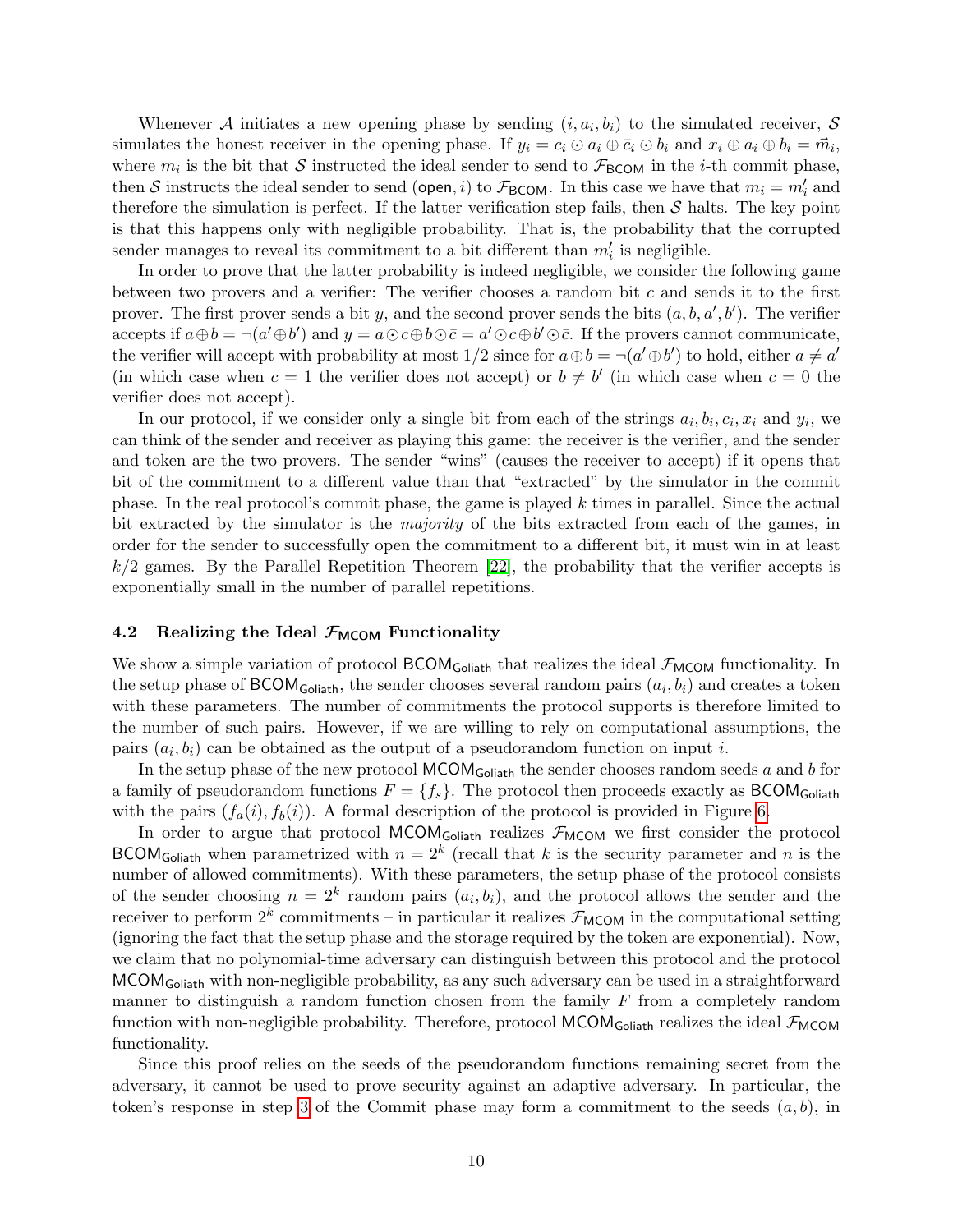which case MCOM<sub>Goliath</sub> is *not* secure against an adaptive adversary.

## Protocol MCOMGoliath

<span id="page-11-1"></span>**Joint input:** a security parameter k, and a family F of pseudorandom functions  $f_s: \{0,1\}^k \to \{0,1\}^k$ .

**Setup phase.** The sender chooses random seeds a and b for the family F and creates a token with these parameters. The token also contains state in the form of a counter  $j$  initialized to 0. The sender sends the token to the receiver.

**Commit phase.** Denote the sender's input by  $(cid, m)$ , and denote by i the number of invocations of the commit phase so far between the sender and the receiver. We assume w.l.o.g. that  $cid = i$  (otherwise, both sides can maintain a database that translates between the two).

- 1. The sender computes  $x_i \leftarrow f_a(i) \oplus f_b(i) \oplus \vec{m}$ , and sends  $(i, x_i)$  to the receiver.
- 2. The receiver chooses a random challenge  $c_i \stackrel{R}{\leftarrow} \{0,1\}^k$  and sends  $(i, c_i)$  to the token.
- <span id="page-11-2"></span>3. The token verifies that its internal counter  $j = i$  and  $j < n$  (otherwise it sends  $\perp$  to the receiver and halts). It increments the counter  $j \leftarrow j + 1$ . The token computes  $y_i \leftarrow f_a(i) \odot c_i \oplus f_b(i) \odot \bar{c_i}$ and sends  $(i, y_i)$  to the receiver (this is equivalent to letting each bit of  $c_i$  choose whether to send the corresponding bit of  $f_a(i)$  or the corresponding bit of  $f_b(i)$ .

## Opening phase.

- 1. The sender sends m and  $(i, f_a(i), f_b(i))$  to the receiver.
- 2. The receiver computes  $z_i \leftarrow f_a(i) \oplus f_b(i)$  and verifies that  $z_i \oplus x_i = \vec{m}$  and that  $f_b(i) \odot c_i \oplus f_a(i) \odot \bar{c_i} = y_i$ . If not, it outputs  $\perp$  and halts. Otherwise, it outputs m.

## Figure 6: Protocol MCOM<sub>Goliath</sub>.

#### <span id="page-11-0"></span>5 Constructing David Commitments

In this section we describe a protocol that realizes the ideal commitment functionality  $\mathcal{F}_{COM}$  (see Figure [1\)](#page-5-0) without any computational assumptions, where only the receiver creates a hardware token (i.e., the sender is the limited David). In specifying the protocol we again treat the hardware token as one of the protocol participants. The code executed by the token (i.e., the description of the Turing machine M sent to  $\mathcal{F}_{WRAP}$  is implicitly described by the token's role in the protocol.

The intuition behind the protocol is that David can perform a commitment protocol with the token. Since there is no communication at all with Goliath, the commitment would be perfectly hiding. In such a case, however, David could postpone the interaction with the token to the opening phase (thus enabling him to equivocate). To overcome this problem, David must prove to Goliath during the commit phase that he has already interacted with the token. David does this by giving Goliath a "password" that was contained in the token. However, to prevent the token from using the password to give information about his commitment, David first "tests" Goliath to ensure that he already knows the password. In the opening phase, David sends Goliath a second password (that does depend on the committed bit), which Goliath can verify.

A formal description of the protocol is provided in Figure [7,](#page-12-0) which is followed by a sketch of its security proof. A complete proof will be provided in the full version of the paper.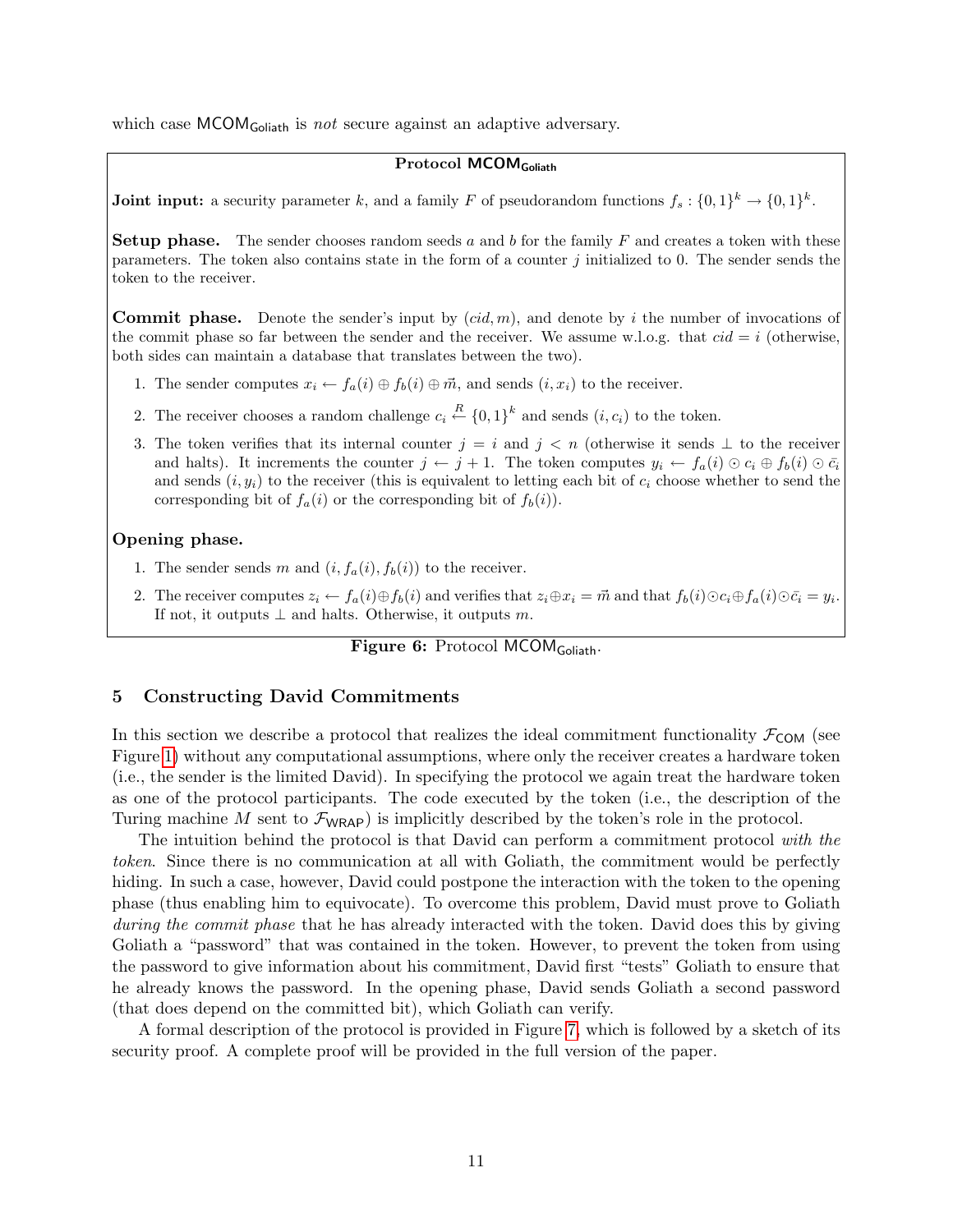#### Protocol COM<sub>David</sub>

<span id="page-12-0"></span>**Joint input:** a security parameter  $k$ .

**Setup phase.** The receiver chooses four random values  $s, t \leftarrow \{0,1\}^k$ ,  $u, v \leftarrow \{0,1\}^{k/2}$ , and creates a token with these parameters. The token contains a flag  $j$  initialized to 0. The receiver sends the token to the sender.

**Commit phase.** Denote the sender's input by  $m \in \{0, 1\}$ .

- 1. The sender chooses two random values  $a, b \stackrel{R}{\leftarrow} \{0,1\}^{k/2}$  and sends a to the token.
- 2. The token verifies that the internal flag  $j = 0$  (otherwise it sends  $\perp$  to the sender and halts). It sets  $j \leftarrow 1$ . The token computes  $x \leftarrow u \cdot a + v$  (the computation is in  $GF[2^{k/2}]$ ) and sends s, t and x to the sender.
- 3. The sender chooses a random challenge  $c \stackrel{R}{\leftarrow} \{0,1\}^k$  and sends it the receiver, who replies with  $y = s \cdot c + t$ (the computation is in  $GF[2^k]$ ).
- 4. The sender verifies that  $y = s \cdot c + t$ , and in this case the sender sends to the receiver  $s, t, z = \langle a, b \rangle \oplus m$ and b. If the verification fails then the sender halts.

#### Opening phase.

- 1. The sender sends  $m$ ,  $a$  and  $x$  to the receiver.
- 2. The receiver verifies that  $x = u \cdot a + v$  and that  $z \oplus \langle a, b \rangle = m$ . If not, it outputs  $\perp$  and halts. Otherwise, it outputs m.

## Figure 7: Protocol COMDavid.

**Proof sketch.** We sketch the proof of security for the case of a static adversary. In order to prove that the protocol realizes  $\mathcal{F}_{COM}$  we need to construct simulator S (an ideal adversary) such that for any polynomial-time environment machine  $\mathcal Z$  and real-world adversary  $\mathcal A$ , it holds that  $Z$  cannot distinguish between the ideal world and the real world with a non-negligible advantage. We note that our simulator in this proof runs in expected polynomial time (whereas the simulators in the previous section run in strict polynomial time). In this sketch we focus on the two cases in which only one of the parties is corrupted. The cases in which both parties are corrupted or both parties are honest are dealt with in a straightforward manner.

The ideal-world adversary,  $S$ , begins by setting up an internal simulation of all the real-world parties and functionalities: the sender, the receiver and  $\mathcal{F}_{WRAP}$ . Unless explicitly specified by the simulation protocols below, the simulated honest parties and  $\mathcal{F}_{WRAP}$  follow the honest protocol exactly.  $S$  keeps a "simulated view" for each honest party, consisting of the party's input (in the sender's case), its random coins, and the transcript of messages that party received throughout the simulation. At some points in the simulation,  $\mathcal S$  may "rewrite" the simulated view of an honest party. It makes sure the new simulated view is consistent with any messages previously sent by that party to a corrupt party (note that  $\mathcal{F}_{WRAP}$  can never be corrupted, so messages sent to  $\mathcal{F}_{WRAP}$ may be changed as well).

**Corrupted receiver.** In the setup phase S simulates  $\mathcal{F}_{WRAP}$  to A who sends (on behalf of the simulated receiver) a description of a Turing machine M to  $\mathcal{F}_{WRAP}$ . S now has a description of M and this will be used to rewind the simulated token at a later stage.

When S receives a message (receipt) from  $\mathcal{F}_{COM}$ , it chooses a random bit m' and simulates the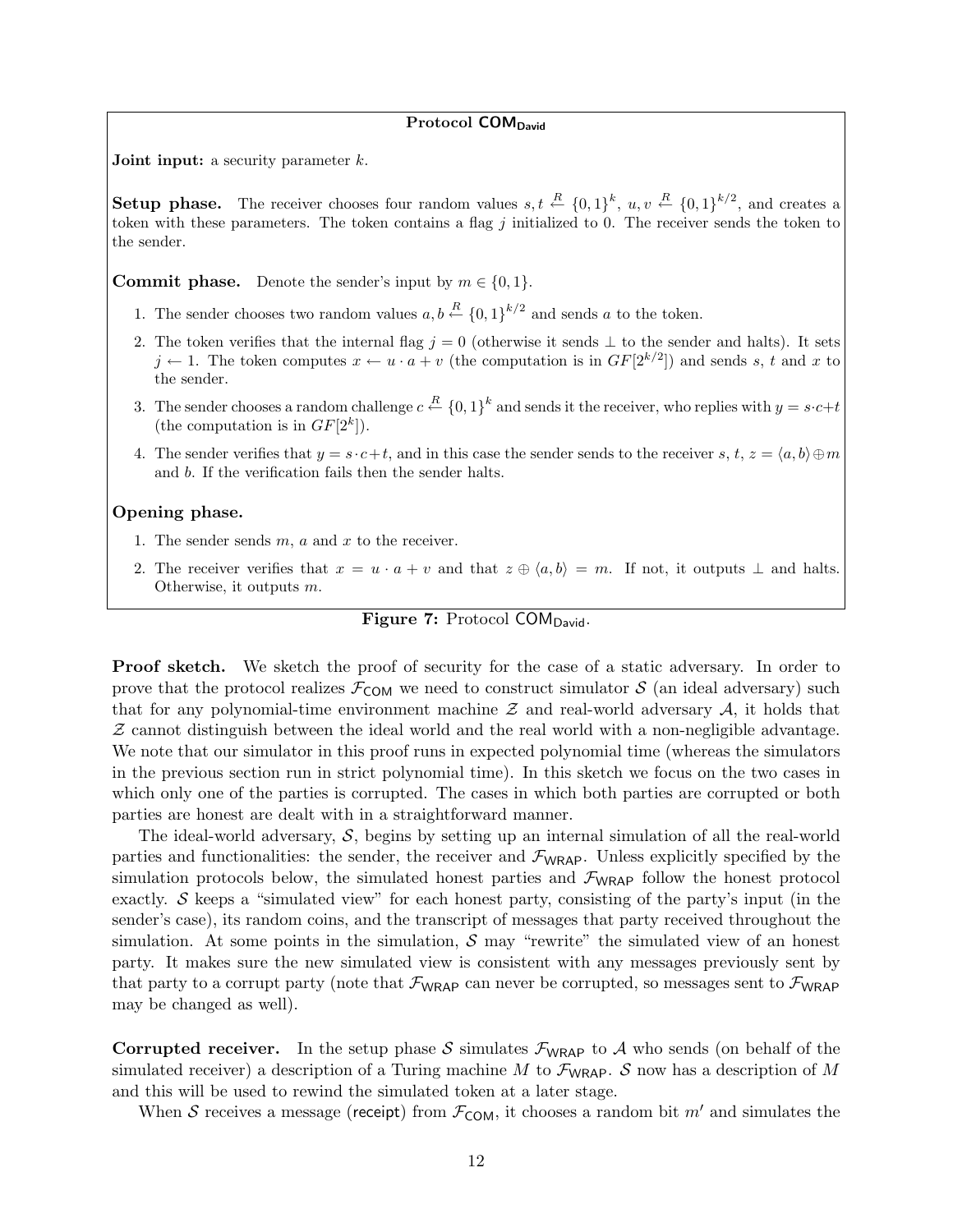honest sender with input  $m'$  interacting with the receiver and with the token. In this case it may be that  $S$  is simulating the honest sender with the wrong input, that is, in the ideal world the sender committed to  $m$  which is different from  $m'$ . We claim however, that the view of the simulated receiver is statistically-close to be independent of the committed bit.

The view of the simulated receiver consists of the challenge c, and of  $s, t, z = \langle a, b \rangle \oplus m'$  and b. First, note that if the sender halts before sending the last message of the commit phase, the receiver's view is completely independent of the input bit (since it only affects the last message). So we only need to show that the view is statistically close to independent of  $m'$  conditioned on the sender completing the commitment phase successfully.

Since  $b$  is only sent in the last message, we can think of it being chosen then. Informally speaking, if there are many values of  $a$  for which the token returns some specific  $s$  and  $t$ , then by choosing b at random, with overwhelming probability  $\langle a, b \rangle = 0$  for approximately half of them. Therefore  $z = \langle a, b \rangle \oplus m'$  will be almost uniformly distributed, and hence almost independent of  $m'$ . If, on the other hand, there are only a few values of a for which the token returns some specific s and t, then the probability that the receiver given a random challenge c can predict  $s \cdot c + t$  (and thus allow the sender to complete the commit phase) is negligible.

Whenever S receives a message (open, m) from  $\mathcal{F}_{\text{BCOM}}$  there are two possible cases. In the first case, it holds that  $m'$  (the bit with which S simulated the commit stage) is the same as the revealed bit m. In this case  $S$  simulates the honest sender following the opening phase of the protocol. The simulation is clearly perfect in this case. In the second case, it holds that  $m' \neq m$ . Denote by a the value that the simulated sender sent to the token in the simulated commit stage. The goal of the simulator is to rewind the simulated token and feed it with random values  $a'$  satisfying  $\langle a', b \rangle \oplus z = m'$  until either  $2^k$  iterations have passed or until the token outputs  $(s', t', x')$  where s' and t' are the same s and t that the token output when it was given a. If more than  $2^k$  iterations have passed, then S fails and halts. Otherwise, S simulates the honest sender in the opening phase by sending  $a', x'$  and m'. Clearly, if S does not halt and manages to find such  $a'$ , then the simulation is correct. In what follows we argue that the expected running time of the simulator is polynomial in the security parameter k.

We show that for any set of random coins of the corrupted receiver, the expected running time of  $S$  is upper bounded by a (fixed) polynomial. Fix the random coins of the receiver, then the receiver and the token define two functions: the token defines the function  $T(a) = (s, t, x)$  and the receiver defines the function  $y(c)$ . Then the expected number of iterations performed by S is given by

$$
\mathrm{E}\left[\mathsf{Iterations}\right] = \sum_{s,t,c} \Pr_a\left[s,t\right] \cdot \Pr_c\left[c\right] \cdot \mathrm{E}\left[\mathsf{Iterations}|s,t,c\right] \enspace .
$$

Notice that if the tuple  $(s, t, c)$  is not consistent, in the sense that  $s \cdot c + t \neq y(c)$ , then the simulator halts. In addition, conditioned on s and t, the expected number of iterations is independent of c and is equal  $1/\text{Pr}_a[s, t]$  (here we ignore the requirement that  $\langle a', b \rangle \oplus z = m'$ , since b was chosen after s and t were determined, and therefore this requirement will only multiply the expected running time by some constant). Therefore,

$$
\begin{aligned} \text{E}\left[\text{Iterations}\right] &= 2^{-k} \cdot \sum_{\text{consistent } (s,t,c) \atop \text{s.t. } \text{Pr}[s,t] > 0} \text{Pr}_a\left[s,t\right] \cdot \frac{1}{\text{Pr}_a\left[s,t\right]} \\ &= 2^{-k} \cdot \sum_c |\{(s,t): \text{Pr}_a\left[s,t\right] > 0 \text{ and } (s,t,c) \text{ is consistent}\}| \end{aligned}
$$

We conclude the argument by showing that the above sum is at most  $O(2<sup>k</sup>)$  which implies that E [Iterations] is constant. Consider the bipartite graph  $G = (L, R, E)$  defined as follows. The left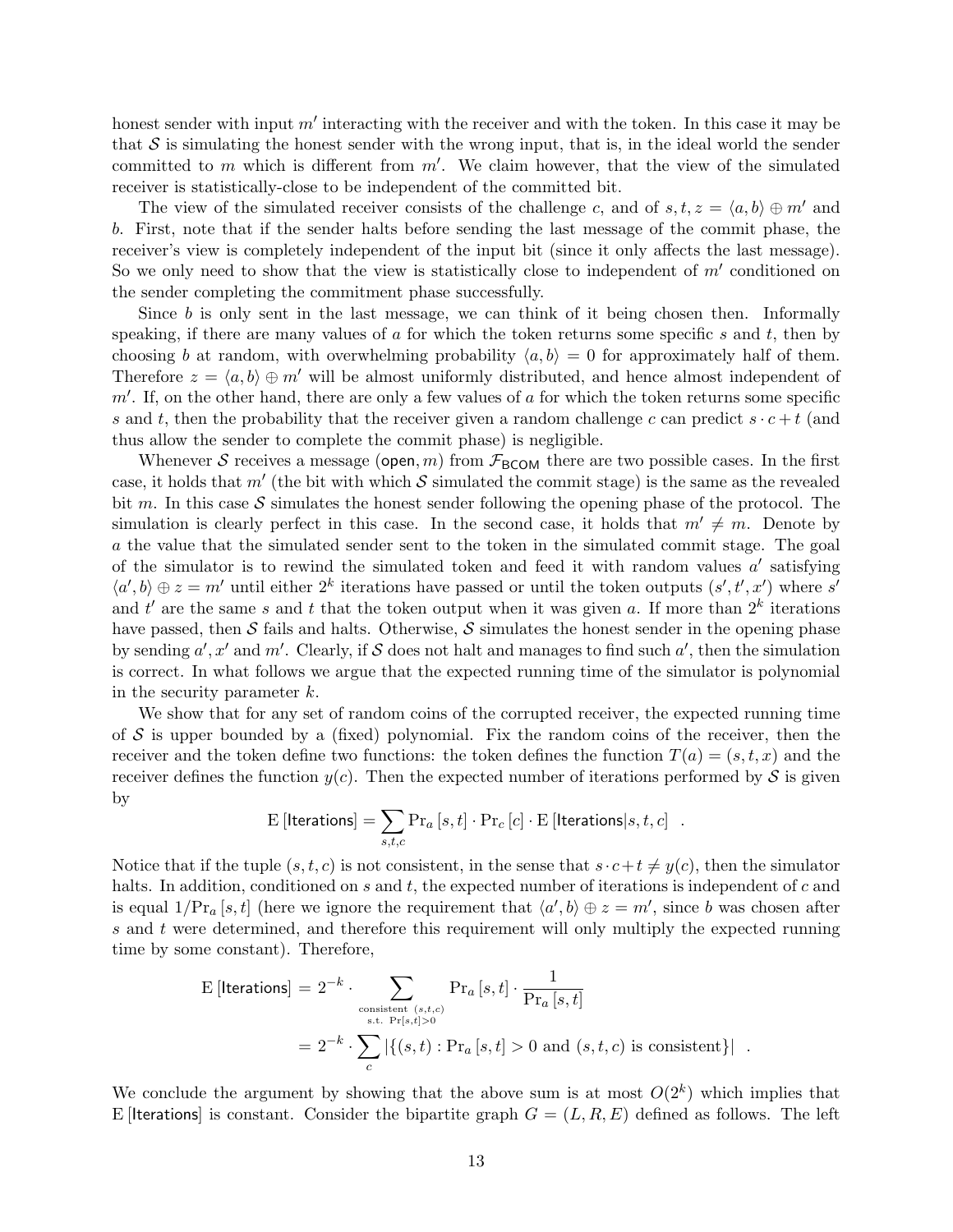set L is the set of all pairs  $(s,t)$  for which  $Pr_a[s,t] > 0$ . Notice that since  $a \in \{0,1\}^{k/2}$  then  $|L| \leq 2^{k/2}$ . The right set R is the set of all possible c values, i.e., the set  $\{0,1\}^k$ . Finally, an edge  $((s,t), c)$  exists if the tuple  $(s,t, c)$  is consistent, i.e., satisfies  $s \cdot c + t = y(c)$ . The above sum is exactly the number of edges in the graph: for every  $c \in R$  we count the number of incoming edges  $((s,t), c)$ . The useful property of this graph is that it does not contain any cycles of length 4: it is straightforward to verify that there cannot be two different left-side vertices  $(s_1, t_1)$  and  $(s_2, t_2)$ , and two different right-side vertices  $c_1$  and  $c_2$  that form a cycle of length 4). We can thus use the following theorem to conclude that the number of edges in the graph is at most  $O(2^k)$ :

**Theorem 5.1** ([\[3\]](#page-15-5), Chapter 6, Theorem 2.2). Let  $Z(m, n; s, t)$  be the minimal number such that any bipartite graph with vertex parts of orders m and n and  $Z(m, n; s, t)$  edges must contain as a subgraph  $K_{s,t}$  (the complete bipartite graph with vertex parts of orders s and t). Then

$$
Z(m, n; s, t) < (s-1)^{1/t} (n-t+1) m^{1-1/t} + (t-1)m.
$$

Note that  $K_{2,2}$  is a cycle of length 4, hence the number of edges in the graph is bounded by  $Z(2^k, 2^{k/2}; 2, 2) < (2^{k/2} - 1)(2^k)^{1/2} + 2^k < 2^{k+1}.$ 

**Corrupted sender.** In the setup phase S simulates the interaction between  $\mathcal{F}_{WRAP}$ , the corrupted sender and the honest receiver. That is, it chooses (on behalf of the receiver) random values  $s, t, u$ and v, and sends to the simulated copy of  $\mathcal{F}_{WRAP}$  a description of the Turing machine which was specified by the protocol.

Whenever  $A$  initiates a commit phase,  $S$  simulates the honest receiver in this execution. If the commit phase was successful, then  $S$  needs to "extract" the bit  $m$  to which the corrupted sender is committed in order to instruct the sender in the ideal world to send this bit to  $\mathcal{F}_{COM}$ . If the corrupted sender sent a value a to the simulated token, then S computes  $m' = \langle a, b \rangle \oplus z$  and instructs the sender in the ideal world to send (commit,  $m'$ ) to  $\mathcal{F}_{COM}$ . if the sender did not send any value to the token, S chooses a random bit  $m'$  and instructs the sender in the ideal world to send (commit,  $m'$ ) to  $\mathcal{F}_{\mathsf{COM}}$ .

Whenever A initiates a new opening phase by sending  $(a, x, m)$  to the simulated receiver, then S simulates the honest receiver in the opening phase. If  $x = u \cdot a + v$  and  $z \oplus \langle a, b \rangle = m$ , where u, v, z and b are the values from the commit phase, and  $m = m'$  where m' is the bit that the ideal sender sent to  $\mathcal{F}_{COM}$  in the commit phase, then S instructs the ideal sender to send (open) to  $\mathcal{F}_{COM}$ . In this case the simulation is perfect. If the latter verification step fails, then S halts. The key point is that this happens only with negligible probability. That is, the probability that the corrupted sender manages to reveal its commitment to a bit different than  $m'$  is negligible. This is because in order to open his commitment to a different bit, the sender must send some  $a' \neq a$  in the opening phase. However, to successfully pass verification, the sender must guess the value for  $u \cdot a' + v$  (having seen, at most,  $u \cdot a + v$ ). Since these values are independent, the sender guesses correctly with negligible probability.

### <span id="page-14-0"></span>6 Discussion and Open Problems

Multiple commitment functionality for David. Our protocol for commitment when David is the sender only realizes the  $\mathcal{F}_{COM}$  functionality. Unfortunately, this is an inherent limitation in the protocol rather than an artifact of the proof; when commit is invoked multiple times using the same hardware token, the token's messages when opening a commitment can reveal information about other commitments (that have not yet been opened). Constructing an  $\mathcal{F}_{MCOM}$  functionality for David is an interesting open problem.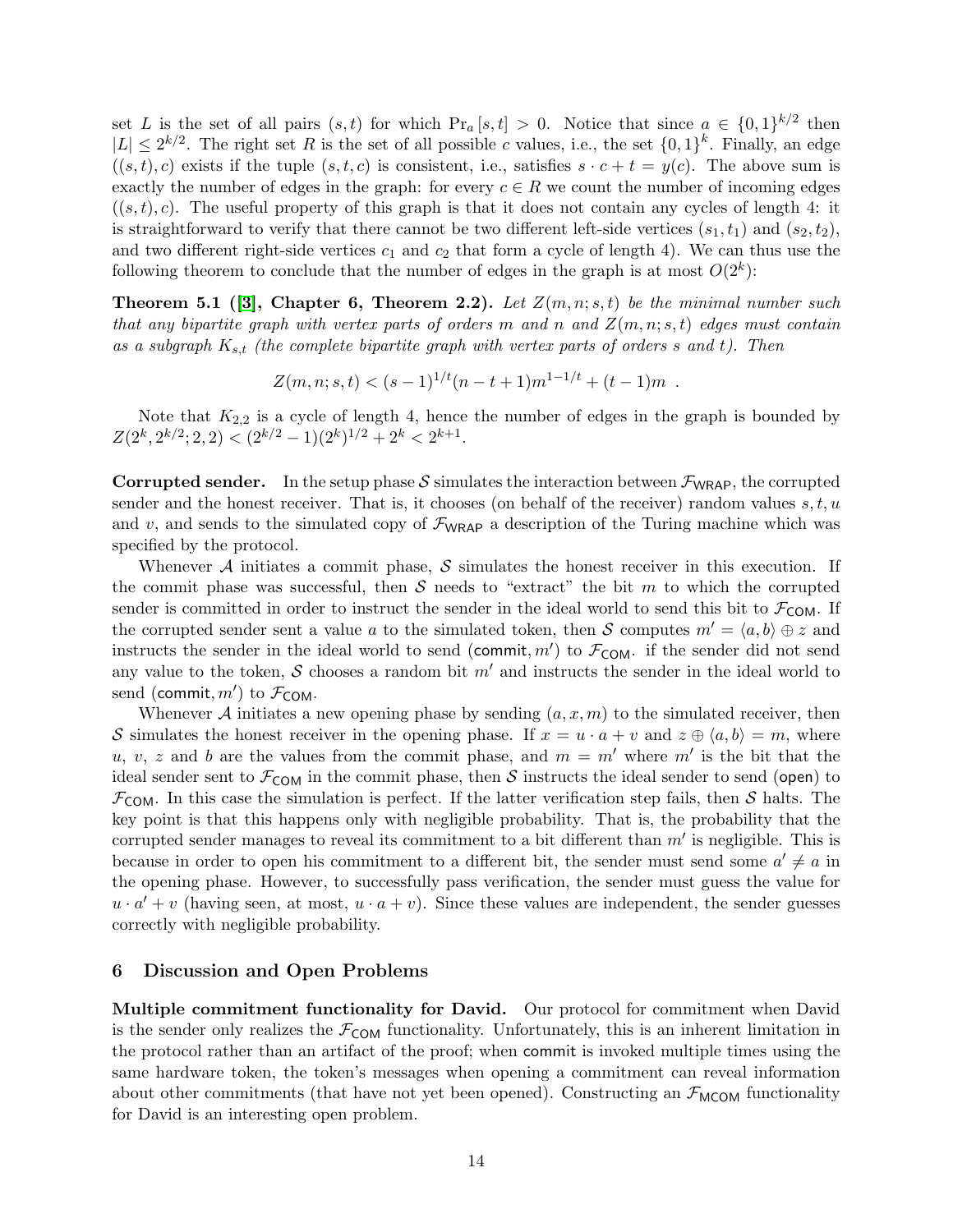We note that the protocol can be composed serially using a single token (as long as every commitment is opened before the next one is invoked). Using the same idea as we did in Goliath's commitment protocol, we can then replace the random values with a pseudorandom function to extend the functionality to any polynomial number of serial invocations (this means that the actual number of hardware tokens needed depends only on the maximum number of concurrent commitments).

Human-compatible commitment for David. David's commitment protocol (cf. Figure [7\)](#page-12-0) requires David to perform a multiplication and an addition operation in a large finite field. While this may be possible to do on paper (or with a calculator), it would be useful to find a protocol that can be performed using simpler operations (as is the case with Goliath's commitment protocols).

Strict polynomial-time simulation for David's commitment. The simulator for David's commitment protocol, unlike Goliath's, runs in expected polynomial time when Goliath is corrupted (rather than strict polynomial time). Although we prove this protocol is secure even for a computationally unbounded Goliath, it is still an interesting question whether a protocol can be constructed with a strict polynomial-time simulator.

Relaxing the physical assumption to tamper-evident hardware. Katz's protocol can be implemented using tamper-evident, rather than tamper-proof hardware, if the tokens are returned to their creators after the setup phase. Our bounded commitment protocol can also use this relaxed assumption; since the queries to the token do not depend on the bit to be committed, they can be made ahead of time and the token returned to its owner. This method will not work if the number of commitments is not known ahead of time. Finding a David/Goliath protocol for  $\mathcal{F}_{MCOM}$  based on tamper-evident rather than tamper-proof hardware is an interesting problem.

## References

- <span id="page-15-1"></span>[1] B. Barak, R. Canetti, J. B. Nielsen, and R. Pass. Universally composable protocols with relaxed set-up assumptions. In Proceedings of the 45th Annual Symposium on Foundations of Computer Science, pages 186–195, 2004.
- <span id="page-15-3"></span>[2] C. H. Bennett and G. Brassard. Quantum cryptography: Public key distribution and coin tossing. In Proceedings of IEEE International Conference on Computers, Systems and Signal Processing, pages 175–179, 1984.
- <span id="page-15-5"></span>[3] B. Bollobas. Extremal Graph Theory. Courier Dover Publications, 1978.
- <span id="page-15-4"></span>[4] S. Brands. Untraceable off-line cash in wallets with observers. In Advances in Cryptology - CRYPTO '93, pages 302–318, 1993.
- <span id="page-15-0"></span>[5] R. Canetti. Universally composable security: A new paradigm for cryptographic protocols. In Proceedings of the 42nd Annual Symposium on Foundations of Computer Science, pages 136–145, 2001. An updated version is available from the Cryptology ePrint Archive, Report 2000/067.
- <span id="page-15-2"></span>[6] R. Canetti, Y. Dodis, R. Pass, and S. Walfish. Universally composable security with global setup. In Proceedings of the 4th Theory of Cryptography Conference, pages  $61-85$ , 2007.